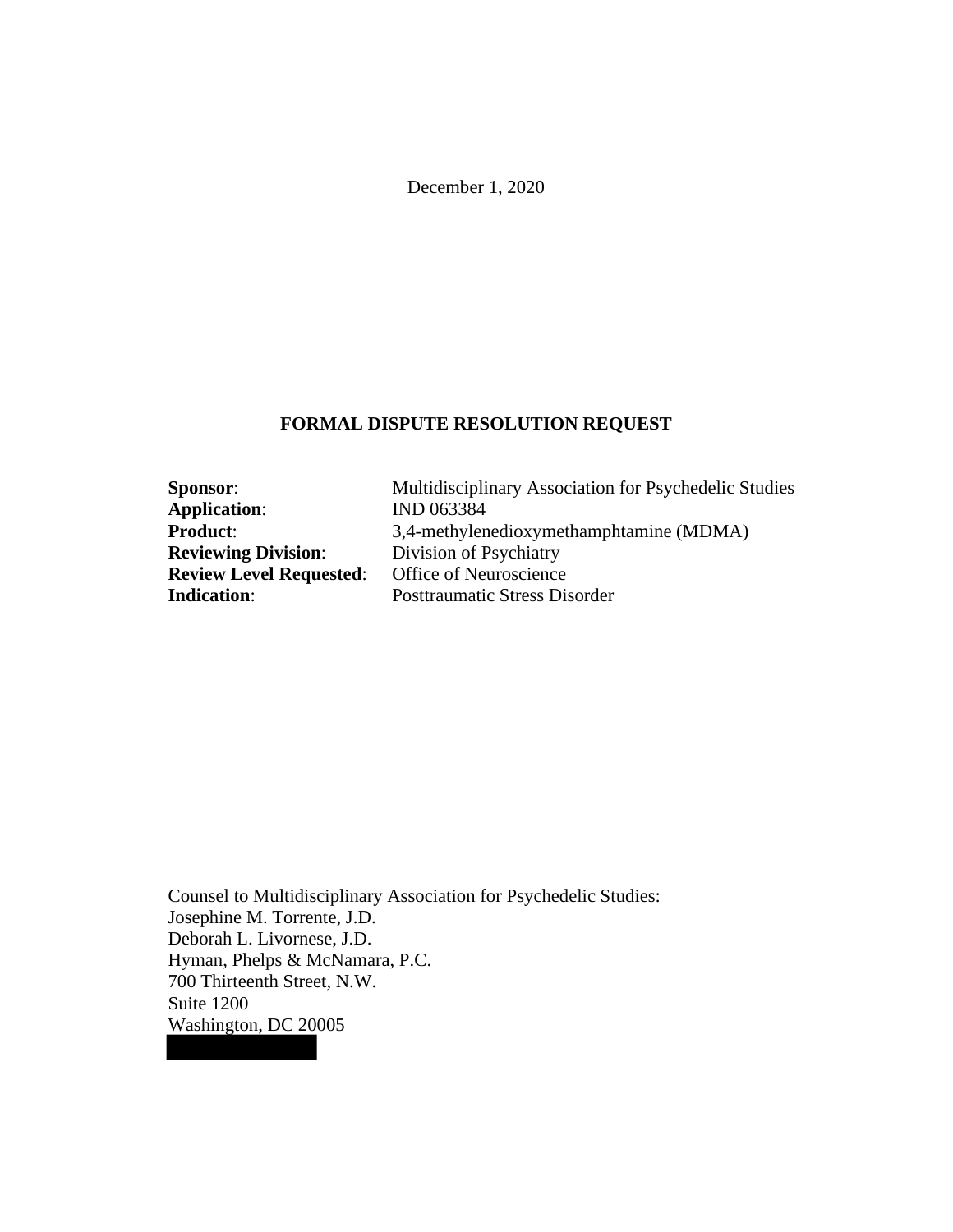| I.  |                                                                                           |                |                                                                                       |  |  |  |
|-----|-------------------------------------------------------------------------------------------|----------------|---------------------------------------------------------------------------------------|--|--|--|
| II. |                                                                                           |                |                                                                                       |  |  |  |
|     |                                                                                           |                |                                                                                       |  |  |  |
|     |                                                                                           |                |                                                                                       |  |  |  |
|     |                                                                                           |                |                                                                                       |  |  |  |
|     | 1.                                                                                        |                |                                                                                       |  |  |  |
|     | a.                                                                                        |                |                                                                                       |  |  |  |
|     |                                                                                           | $\mathbf{b}$ . |                                                                                       |  |  |  |
|     |                                                                                           |                | (1)                                                                                   |  |  |  |
|     |                                                                                           |                | (2)                                                                                   |  |  |  |
|     | 2.                                                                                        |                |                                                                                       |  |  |  |
|     |                                                                                           | a.             |                                                                                       |  |  |  |
|     |                                                                                           |                |                                                                                       |  |  |  |
|     |                                                                                           |                |                                                                                       |  |  |  |
|     |                                                                                           | $\mathbf{b}$ . |                                                                                       |  |  |  |
| Ш.  |                                                                                           |                |                                                                                       |  |  |  |
| IV. |                                                                                           |                |                                                                                       |  |  |  |
|     | Study MT-2 Would Not Expose Subjects To An Unreasonable And Significant Risk Of<br>A.     |                |                                                                                       |  |  |  |
|     | No Signal Of Increased Risk Of Suicidal Ideation Or Behavior Has Been Identified In<br>1. |                |                                                                                       |  |  |  |
|     | The Benefits Inherent In Study MT-2 Are Sufficient To Offset The Risks To Study<br>2.     |                |                                                                                       |  |  |  |
|     |                                                                                           | a.             | The Benefits Of Study MT-2 Are Consistent With, Or Greater Than, Those From           |  |  |  |
|     |                                                                                           |                | b. Study MT-2 Subjects May Experience Positive Personal And Professional Benefits     |  |  |  |
|     | 3.                                                                                        |                | The First Clinical Hold Criterion Is Not Supported By The Data, Study Design, Or      |  |  |  |
|     |                                                                                           |                | B. Study MT-2 Investigators Are Qualified By Reason Of Their Scientific Training And  |  |  |  |
|     | Study MT-2 Investigator Qualification Requirements Are Not Materially Different<br>1.     |                |                                                                                       |  |  |  |
|     |                                                                                           |                | 2. Doctoral Degrees Are Neither Necessary Nor Sufficient To Ensure Subject Safety  21 |  |  |  |
|     | 3.                                                                                        |                |                                                                                       |  |  |  |
| V.  |                                                                                           |                |                                                                                       |  |  |  |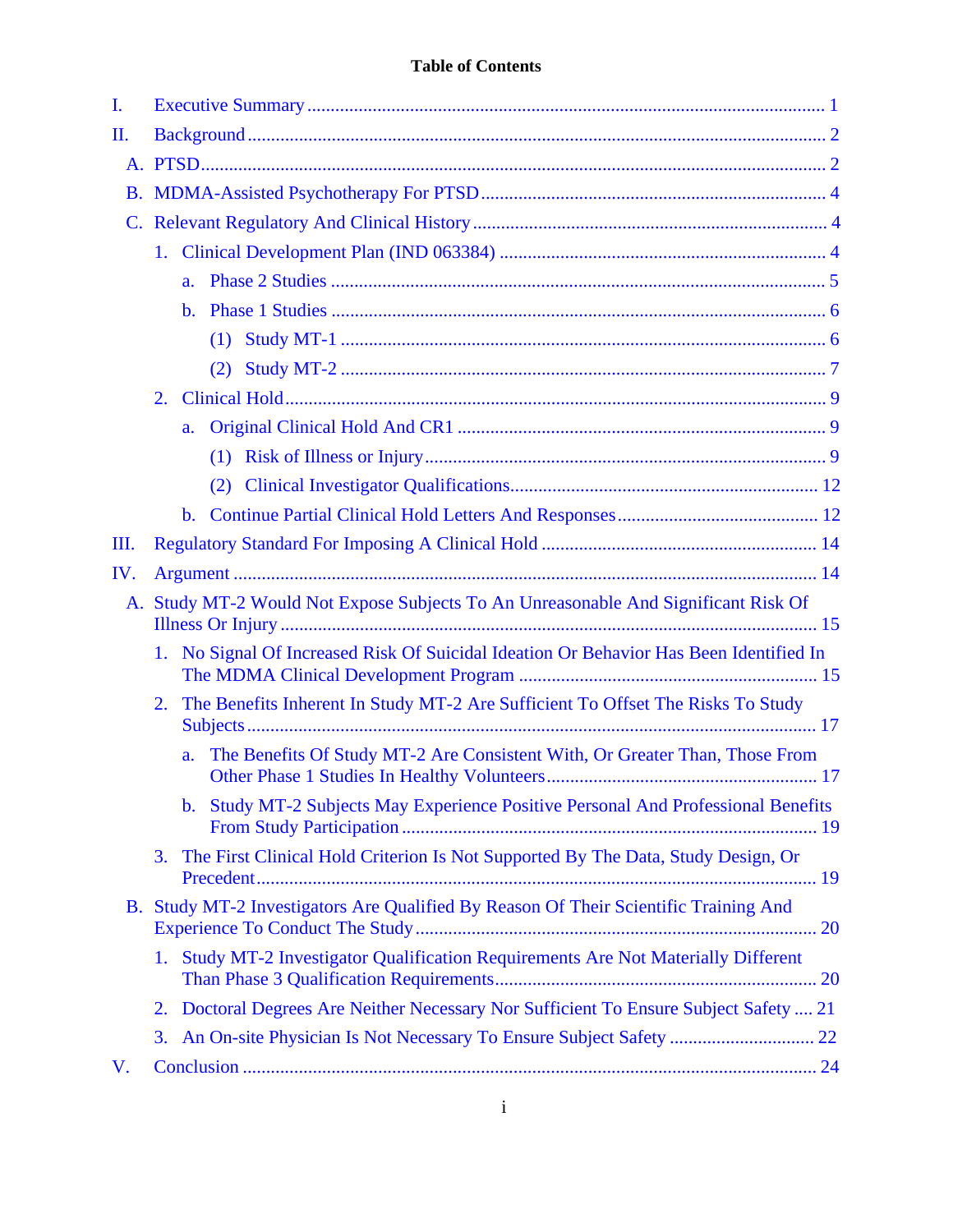On behalf of our client, Multidisciplinary Association for Psychedelic Studies (MAPS, the Sponsor, or the Company), we hereby submit this Formal Dispute Resolution Request (FDRR) to resolve a scientific and regulatory disagreement between MAPS and the Division of Psychiatry (DP or the Division) regarding a clinical hold. MAPS submitted the protocol for Study MT-2 entitled "A Phase 1, Open-Label, Multi-Site Study to Assess Psychological Effects of MDMA-Assisted Psychotherapy when Administered to Healthy Volunteers" (Study MT-2) to its active Investigational New Drug Application (IND) 063384 on 21 May 2019 (SN 0117). Study MT-2 is intended to further assess the psychological effects of 3,4 methylenedioxymethamphtamine- (MDMA-) assisted psychotherapy when administered to healthy volunteers and to provide training to therapists in the conduct of MDMA-assisted psychotherapy in the treatment of posttraumatic stress disorder (PTSD). On 05 August 2019, the Division issued a partial clinical hold (the Original Clinical Hold) for Study MT-2 alleging that Study MT-2 would involve an unreasonable and significant risk of illness or injury to its subjects and that Study MT-2 investigators were unqualified. MAPS provided responses to each of the Division's concerns in IND submissions dated 29 August 2019 (SN 0123), 11 October 2019 (SN 0126), and 31 December 2019 (SN 0136). The Division issued Continue Partial Clinical Hold Letters on 27 September 2019 and 30 January 2020 (together with the Original Clinical Hold, the Clinical Hold). The last of these restated the issues raised in prior letters without responding to the data, information, or arguments provided in the Sponsor's subsequent submissions. Finally, on 30 April 2020, the Division denied the Type A meeting request (Meeting Request) which MAPS had submitted (SN 0146) in an effort to resolve the impasse.

This FDRR requests that the Office of Neuroscience (ON or the Office) direct the Division to remove the Clinical Hold in light of the data and information presented by Sponsor.

#### **I. Executive Summary**

The Division takes the position that Study MT-2, which is intended to enroll healthy normal volunteers with education or training in psychotherapy, involves an unreasonable and significant risk of illness or injury. This assessment was based on a single event of suicidal ideation in a healthy volunteer that occurred and resolved during a blinded psychotherapy session with either MDMA or placebo in a prior Phase 1 study. Data from the Phase 2 and 3 programs, which enroll PTSD patients at higher baseline risk of suicidal ideation, reveal no signal for an MDMA-associated risk. The Division repeatedly notes that the single case in the healthy volunteer was de novo despite submitted evidence that the subject had a history of prior ideation and that the results of a lifetime Columbia-Suicide Severity Rating Scale (C-SSRS) administered during the study reflected a positive score of lifetime suicidal ideation and behavior. In an abundance of caution, MAPS has amended the Study MT-2 protocol to exclude subjects who present similar risks at baseline. Additional safeguards are embedded into the study design. The proposed population consists of healthy volunteers who by reason of education and training are particularly able to provide insight into the experience of undergoing MDMAassisted therapy. This population is less vulnerable than the subjects in other studies that MAPS has conducted or is currently conducting in PTSD sufferers. The protocol requirement for a twoperson therapy team ensures that subjects are attended by at least one, if not two, licensed therapists with specific training in conducting MDMA-assisted therapy during the entire day-

{00731184 2} 1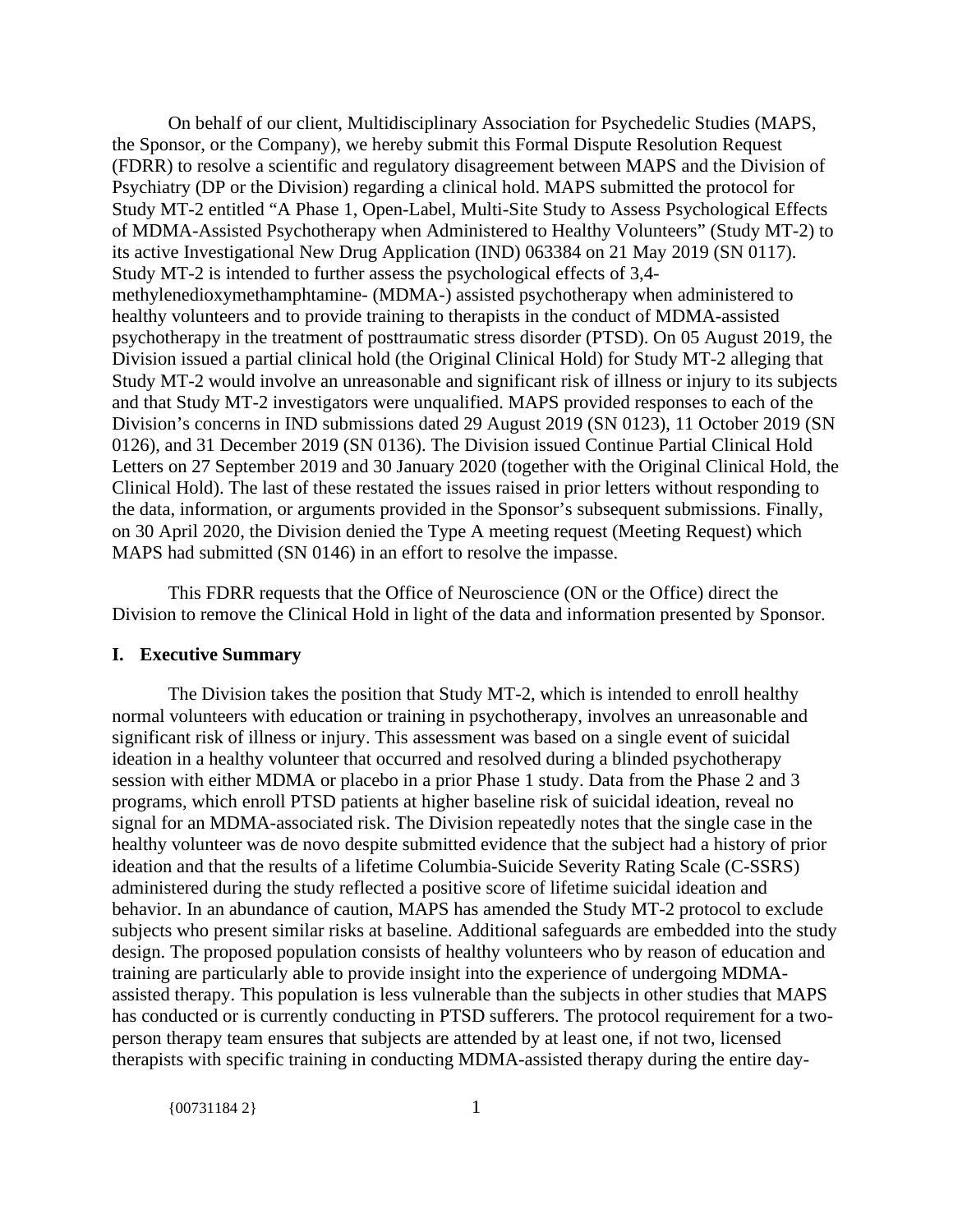long session when they are under the influence of MDMA. The Division has not addressed the ability of these protocol modifications and other measures to address its concerns.

The purported risk of suicidal ideation and behavior provides the backdrop against which the Division finds that the potential for direct benefit to Phase 1 subjects would be necessary to offset the risk. While we disagree that such potential for benefit is required, MAPS has nonetheless presented evidence that it exists. The study involves multiple psychotherapy sessions, including several without drug, which by their very nature are generally beneficial to participants. Moreover, study subjects may derive enhanced understanding of the experience of patients undergoing MDMA-assisted therapy to better their practice if they choose to later administer MDMA to their PTSD patients. Perhaps more importantly, an individual potential benefit is not a requisite element of a Phase 1 study and the single case of suicidal ideation in a prior study does not alter that balance. Many standard Phase 1 studies, such as pharmacokinetic studies, provide no possibility of benefit to the subjects other than the opportunity to support research. Study MT-2 is designed to produce valuable data about the safety and pharmacodynamic effects of MDMA in a population that is uniquely qualified to provide insights into the psychological experience unconfounded by PTSD.

The Division also takes the position that novel investigator qualifications are necessary to ensure subject safety despite the safe conduct of numerous other MDMA studies under this IND without such requirements. The Division asserts, without explanation, that Study MT-2's investigator qualifications are less robust than those for the Phase 3 Study MAPP1 when, as a practical matter, they are essentially the same. $<sup>1</sup>$ </sup>

The level of risk of illness or injury necessary to impose a clinical hold is "unreasonable and significant." The risk of suicidal ideation due to MDMA in heathy normal volunteers generally, and certainly in those healthy normal volunteers who meet the revised study entry criteria, does not meet either prong of this test. The benefits inherent in Phase 1 research, the opportunity to collect additional valuable information about the safety and effects of MDMA in a therapeutic setting, and the potential for direct benefit to study subjects significantly outweigh the theoretical risk, taking it even farther from the requisite "unreasonable and significant" standard.

## **II. Background**

#### **A. PTSD**

PTSD is a stress-related psychiatric condition involving recurring, intrusive recollections, including nightmares and flashbacks, of an overwhelming traumatic event such as war, disaster, sexual abuse, violence, terrorism, or an accident. The four main symptom categories described in the Diagnostic and Statistical Manual of Mental Disorders, 5th edition, (DSM-5) are arousal and reactivity, avoidance of triggers, negative thoughts and feelings, and intrusive thoughts and

<sup>1</sup> The only practical difference is that MAPP1 requires both therapists to have completed the MDMA Therapy Training Program, while MT-2 permits a co-therapist to work on the protocol while still in the MDMA Therapy Training Program. Neither protocol requires doctoral-level therapists or a physician on site, both of which the Division asserts are necessary for Study MT-2 to proceed.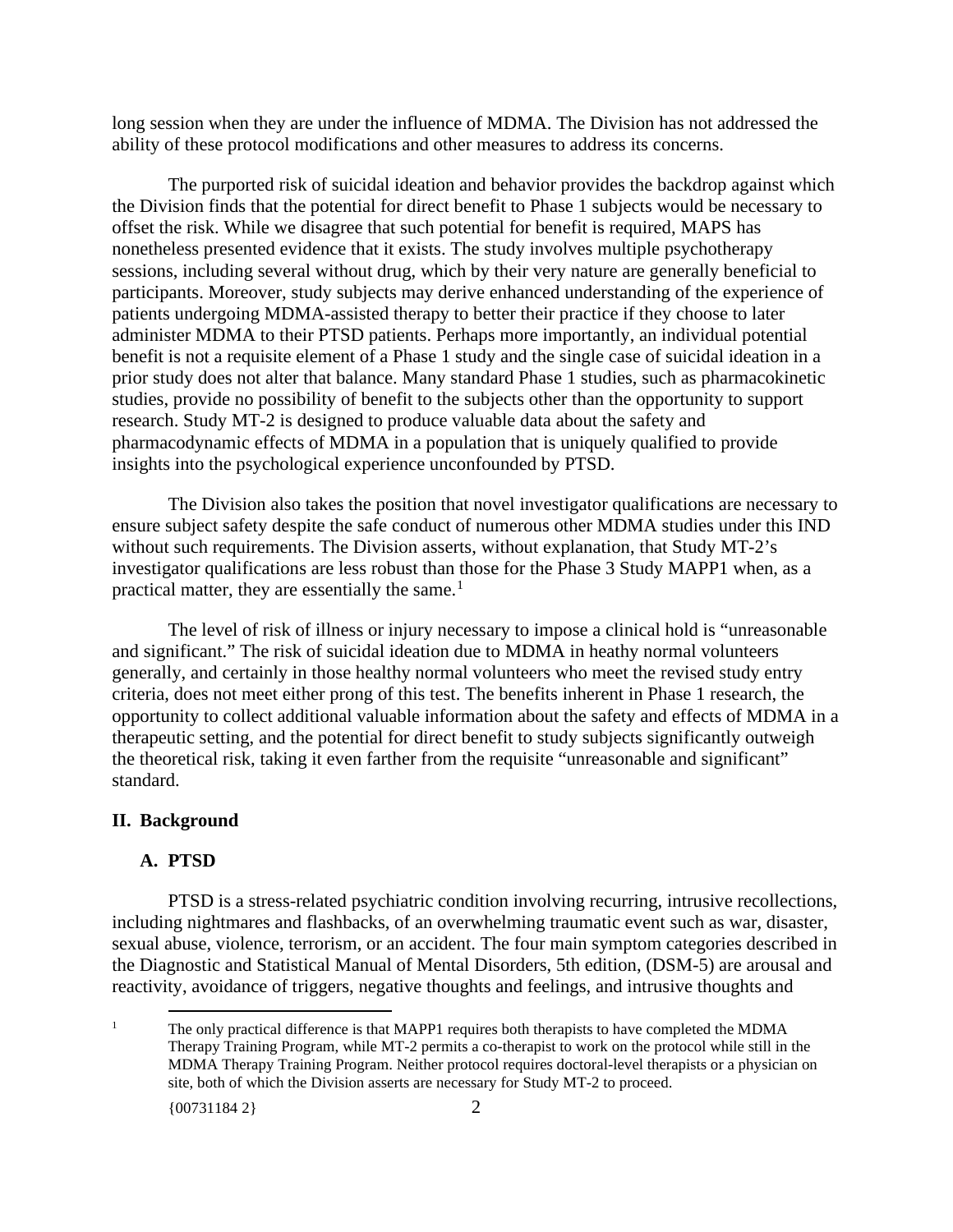nightmares. These can manifest as a persistent and distorted sense of blame of self or others; estrangement from others; markedly diminished interest in activities; inability to remember key aspects of the event; aggressive, reckless, or self-destructive behavior; sleep disturbances; hypervigilance; or related problems.

Regardless of the original triggering event, PTSD is a serious debilitating psychiatric condition with clinically significant impacts on quality of life, resulting in fractured relationships, inability to maintain employment, diminished cognitive and psychosocial functioning, substance abuse, high-cost healthcare utilization, and increased depression and suicide risk (Dorrington et al., 2014; Haviland et al., 2016; Tarrier et al., 2004). PTSD affects 7- 8% of the total population of the US (Kilpatrick et al., 2013; Koenen et al., 2017) and more than 10% of US veterans with combat experience (Hoge et al., 2004). In 2012, the Department of Defense spent approximately \$294 million and the Veterans Administration spent approximately \$3 billion on PTSD care for service members and veterans, respectively (Institute of Medicine, 2014).

PTSD is generally treated with a combination of pharmacotherapy and psychotherapy. In terms of pharmacotherapy, the selective serotonin reuptake inhibitors (SSRIs) sertraline and paroxetine are approved for the treatment of PTSD. Other SSRIs, as well as selective serotoninnorepinephrine reuptake inhibitors (SNRIs) such as venlafaxine, may also be effective in some patients (Davidson et al., 2006). There is some evidence suggesting that prazosin can reduce nightmares. Mood stabilizers and atypical antipsychotics are occasionally prescribed to PTSD patients despite limited supporting evidence (Barnhill, 2020; Shiner et al., 2020). The need for additional therapies is evident in that an estimated 40-60% of PTSD patients do not respond adequately to available pharmacotherapies (Brady et al., 2000; Steenkamp et al., 2015) and many discontinue them due to common adverse events (AEs) including sexual dysfunction, weight gain, and sleep disturbance (Cipriani et al., 2018; Ferguson, 2001; Lee et al., 2016).

The primary form of psychotherapy in PTSD, exposure therapy, involves exposure to situations that the patient avoids because they may trigger recollections of the trauma. Such exposure seeks to achieve the induction and extinction of abnormal autonomic responses through revisiting the traumatic experience in therapy sessions (E.B. Foa et al., 2009). The degree of emotional engagement or "fear activation" that occurs when revisiting trauma during therapy cannot be so great that the patient experiences dissociation or overwhelming emotion (E B Foa, 2007). Difficulty in achieving this delicate balance can limit the effectiveness of such therapy. Therapists must be openly empathic and sympathetic, recognizing and acknowledging the patient's mental pain and the reality of the traumatic events. Repeated imaginal exposure to the traumatic experience itself may lessen distress after some initial increase in discomfort. For treatment to be effective, patients must be able to relax and control anxiety before they can tolerate the exposure that tends to be a focus of PTSD treatment. Techniques such as mindfulness, breathing exercises, and yoga may be helpful. Not surprisingly, however, some patients remain incapable of successful participation in exposure therapy, and there remains a large unmet medical need in the treatment of PTSD.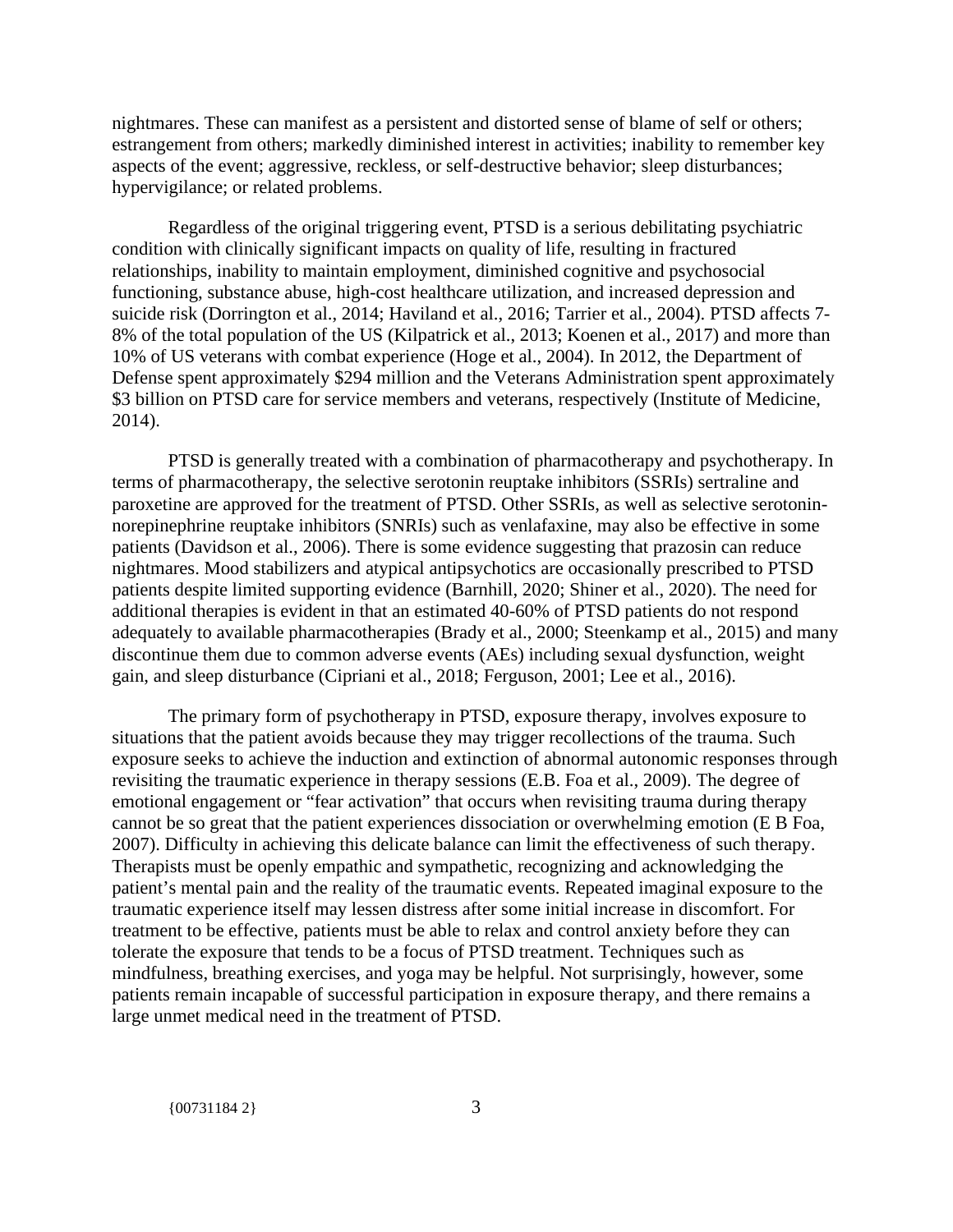## **B. MDMA-Assisted Psychotherapy For PTSD**

MDMA acts primarily on the serotonin transporter, increasing release and reuptake inhibition of serotonin, with similar effects on norepinephrine and, to a lesser extent, dopamine, while also increasing levels of oxytocin and vasopressin (Farre et al., 2007; Forsling et al., 2001; Hysek et al., 2011; Hysek et al., 2014; Liechti et al., 2000a, 2000b, 2001; Tancer et al., 2007). The constellation of neurobiological effects of MDMA increases compassion, reduces defenses and fear of emotional injury, and enhances communication and introspection. MDMA is therefore a logical candidate therapy for treatment of PTSD because it can provide patients with the requisite state-of-mind to render psychotherapy more effective.

MDMA-assisted psychotherapy may be especially useful for treating PTSD because MDMA can attenuate the fear response of a perceived threat to one's emotional integrity and decrease defensiveness without blocking access to memories or preventing a deep and genuine experience of emotion (Bouso et al., 2008; Metzner et al., 2001; Mithoefer et al., 2011; Stolaroff, 2004). Elimination of these conditioned fear responses can lead to more open and comfortable communication about past traumatic events and greater access to information about them with less likelihood of feeling overwhelmed by these emotions (Greer et al., 1998). In addition, MDMA-assisted psychotherapy has been demonstrated to bring about feelings of empathy, love, and deep appreciation, along with increased memory of traumatic events, a clearer perspective of the trauma as a past event, a more accurate perspective about its significance, and a heightened awareness of the support and safety that exists in the present.

MDMA is currently classified as a Schedule I controlled substance in accordance with the federal Controlled Substances Act (CSA) (21 C.F.R. § 1308.11(d)(11)). Drugs placed in Schedule I include substances that, in addition to having a high potential for abuse, also have "no currently accepted medical use in treatment in the United States" and present a "lack of accepted safety for use of the drug or other substance under medical supervision" (21 U.S.C. § 812(b)(1)). Studies conducted under IND 063384 are intended to demonstrate safety and substantial evidence of efficacy of MDMA in PTSD sufficient to support approval of a New Drug Application and rescheduling under the CSA.

## **C. Relevant Regulatory And Clinical History**

#### **1. Clinical Development Plan (IND 063384)**

IND 063384 was submitted to FDA on 11 October 2001. Since that time, one Phase 1,13 Phase 2 and 1 pivotal Phase 3 clinical studies of MDMA, enrolling a total of 366 subjects, have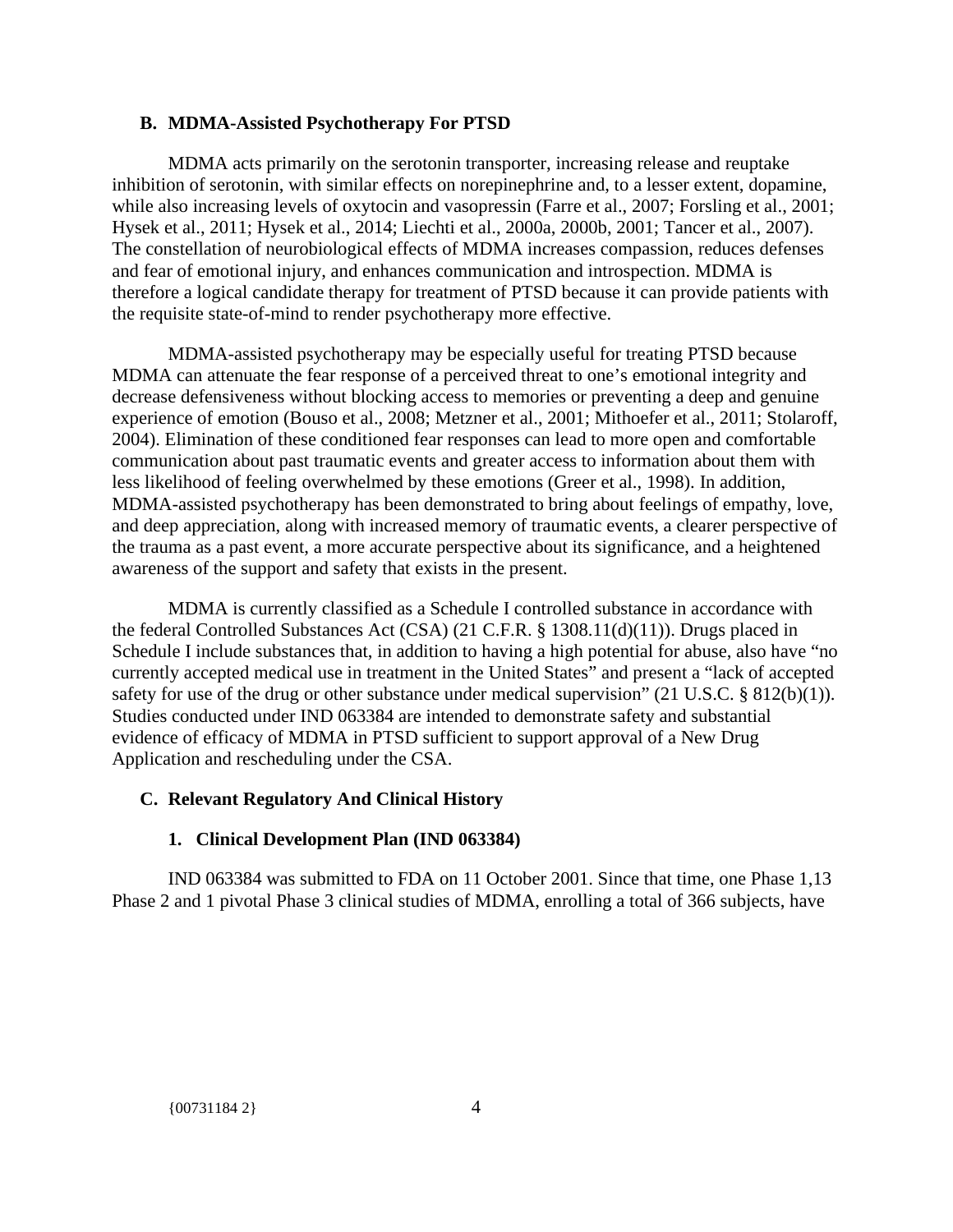been completed under the IND.<sup>2</sup> One Phase 1, one Phase 2 and one confirmatory Phase 3 studies are ongoing. Attachment 1 is a list of ongoing and completed studies under the IND.

#### **a. Phase 2 Studies**

Six of the Phase 2 studies in 107 subjects with PTSD (Studies MP-1, MP-2, MP-4, MP-8, MP-9, and MP-12, collectively, the Core Phase 2 Studies) were single-center, randomized, double-blind, low dose MDMA- or placebo-controlled trials. While study designs varied somewhat across these trials, following one or more preparatory psychotherapy sessions (Preparatory Sessions), experienced psychotherapists acting as investigators or sub-investigators administered MDMA (75 to 187.5 mg depending on the individual study design), placebo, or low dose MDMA active comparator (25 mg to 60 mg depending on the individual study design) to each randomized PTSD subject as a divided dose in each of two or three day-long psychotherapy sessions (Experimental Sessions). In each study, Experimental Sessions were spaced three to five weeks apart and each session was followed by at least three sessions of integrative psychotherapy (Integrative Sessions). For each individual subject, the psychotherapy team was the same for all Preparatory, Experimental and Integrative Sessions. The studies utilized change from baseline to a timepoint four to eight weeks following the second or third Experimental Session on the Clinician-Administered PTSD Scale (CAPS) as the primary efficacy measure. CAPS is a psychometrically validated measure of PTSD (Weathers et al., 2013) and was a key component in demonstrating efficacy of the two FDA-approved PTSD medications - ZOLOFT (sertraline hydrochloride) and PAXIL (paroxetine hydrochloride). (GlaxoSmithKline, 2017; Pfizer, 2016). Each of the Core Phase 2 Studies included an open-label extension phase in which subjects randomized to control groups had the option to cross-over to active dose MDMA after the primary outcome measure and individual unblinding.

Demographic and baseline criteria confirmed that the enrolled population suffered chronic (≥ six months), treatment-resistant moderate or severe PTSD (CAPS-4 score: ≥50). Pooled analyses of the Core Phase 2 Studies demonstrated a clinically and statistically significant effect of MDMA on CAPS-4<sup>3</sup> (Mithoefer et al., 2019). Efficacy was both dose-dependent and durable with the emergence of no unexpected safety signals. The Division agreed that these pooled Core Phase 2 Studies provide preliminary clinical evidence that MDMA-assisted psychotherapy may demonstrate substantial improvement over available therapy on a clinically significant endpoint and granted MDMA Breakthrough Therapy Designation for PTSD on 15 August 2017. In addition, on the basis of these studies, MAPS and the Division participated in an

<sup>&</sup>lt;sup>2</sup> Eleven of the Phase 2 studies, including three which terminated early, were conducted in subjects with PTSD: MP-1, MP-2, MP-3, MP-4, MP-8, MP-9, MP-12, MPVA-1,MPVA-6, MP16, and MP17. One was in subjects with autism (MAA-1) and one in subjects with anxiety related to life-threatening illness (MDA-1). One additional Phase 2 study, Study MP1-E2 was an extension of Study MP-1 enrolling subjects who relapsed.

<sup>&</sup>lt;sup>3</sup> The CAPS outcome measure has been updated to CAPS-5 since publication of the DSM-5. CAPS-5 is being used in the MAPS Phase 3 studies.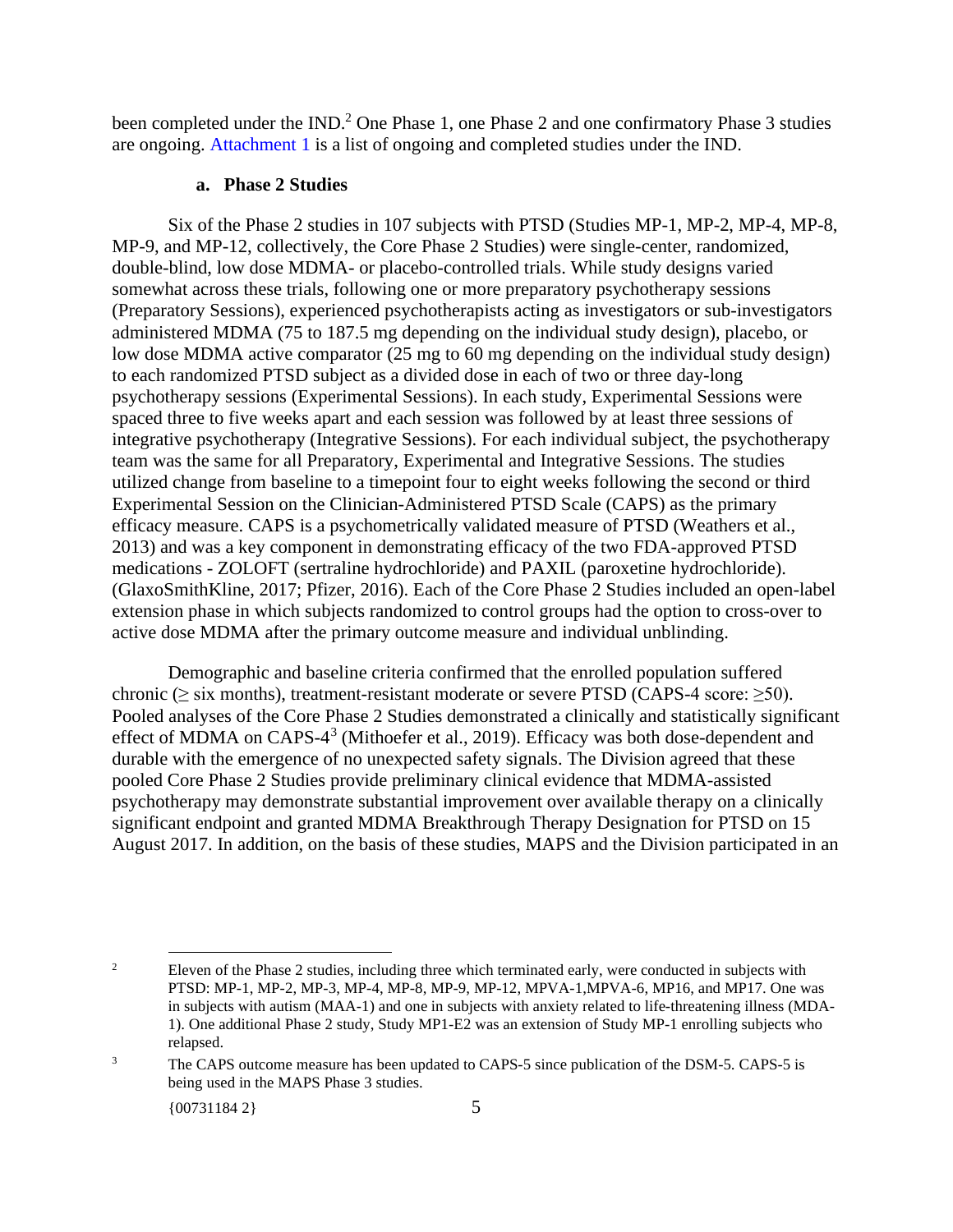End of Phase 2 meeting on 29 November 2016 and reached agreement on a Special Protocol Assessment for the design of the first Phase 3 study, Study MAPP1.

Education and licensing requirements for the investigative psychotherapy teams were not raised as an issue by the Division during these interactions despite that the Core Phase 2 study protocols did not specify requirements for their training, education, or licensure. For some of these single-site studies, the psychotherapy team included the clinical investigator who was a psychiatrist (e.g., Study MP-2). Minimum psychotherapy team qualifications were more specifically called out in the three subsequent Phase 2 studies. Beginning with Study MP-12, study protocols specified that each psychotherapy team must include at least one licensed psychotherapist. Protocols for Studies MP16 and MP17 required that the psychotherapy teams facilitating MDMA-assisted psychotherapy be comprised of at least one person licensed to provide psychotherapy under applicable law, and if the other person was unlicensed, they were to work under the direct supervision<sup>4</sup> of the licensed psychotherapist. A physician was required to assess subject safety at screening and throughout the study and to consult with the therapy team to make a decision about supplemental dosing. The physician was otherwise required to be available on-call but not physically present at the study site. These same requirements were utilized in the Phase 3 study, Study MAPP1, the design of which is the subject of the SPA agreement.

## **b. Phase 1 Studies**

Two of the Phase 1 studies warrant specific discussion in this FDRR: Study MT-1, an ongoing study conducted in a similar population as that proposed for Study MT-2; and Study MT-2, which is the subject of the Clinical Hold.

## (1) Study MT-1

Study MT-1, for which FDA initially issued a Study May Proceed letter in 2009, is a Phase 1, randomized placebo-controlled, multi-center, crossover study designed to assess the safety and psychological effects of MDMA when administered to healthy volunteers who are trainees in the conduct of MDMA-assisted psychotherapy or MDMA research. <sup>5</sup> A total of 89 of the planned 120 subjects have been enrolled in this ongoing study as of 01 December 2020.

In accordance with the crossover design, each subject participates in two Experimental Sessions during which they receive placebo or 125 mg MDMA followed by an optional supplemental half-dose of placebo or 62.5 mg MDMA administered one and a half to two hours later. Primary psychological effects are assessed via the Profile of Mood States Bipolar Scale (POMS-Bi), a self-report assessment of current mood state. Measures of interpersonal closeness and personality are also employed. Safety assessments focus on vital signs and a subjective

<sup>4</sup> The phrase "under the direct supervision of" has been updated to "under the direction of" in later protocols in keeping with psychotherapy licensure requirements.

<sup>5</sup> Studies MT-1 and MT-2 require that subjects be enrolled in the MAPS training program (MDMA Therapy Training Program) for conducting MDMA-assisted psychotherapy or MDMA research. The MDMA Therapy Training Program is further discussed in Section IV.B.1. below.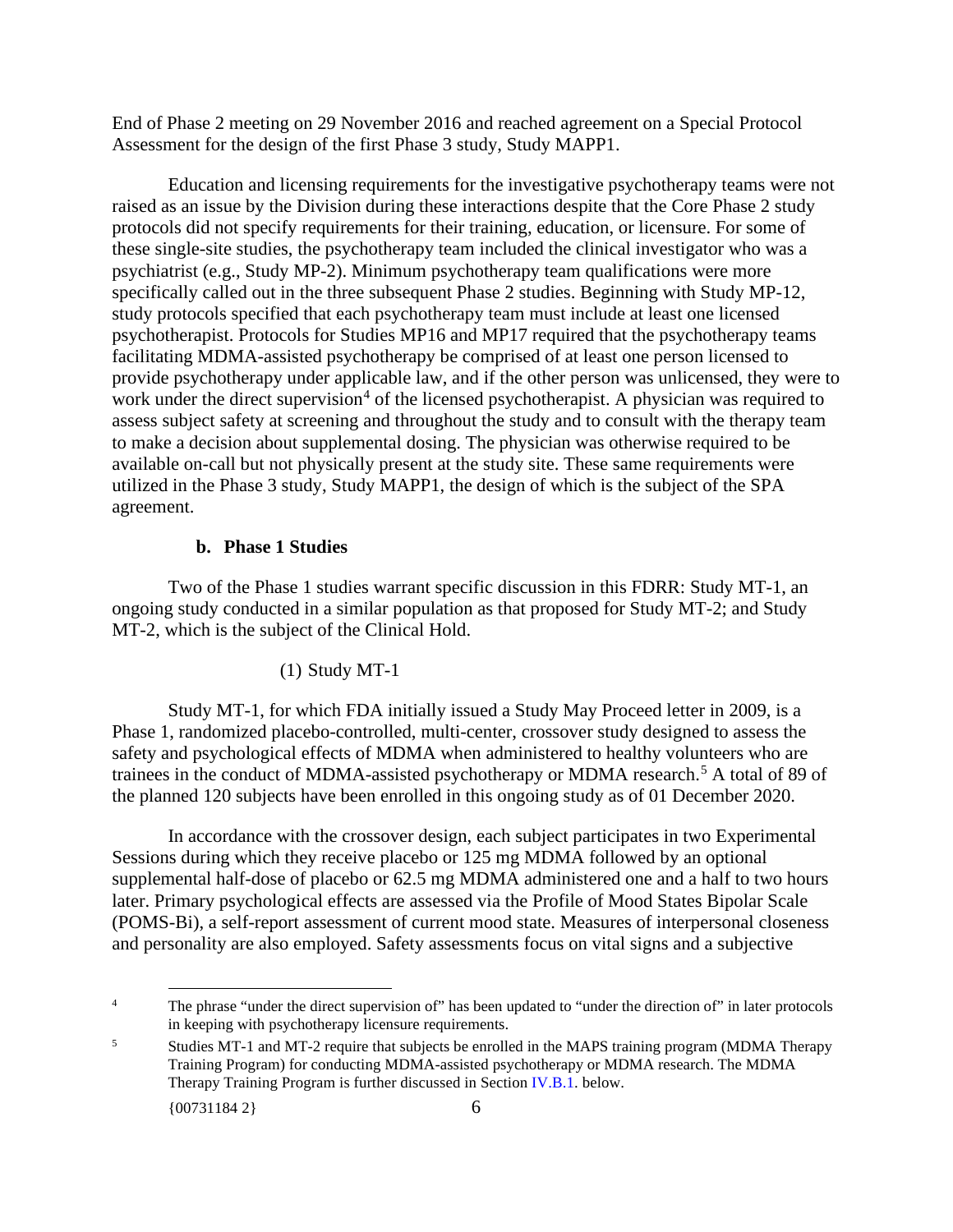measurement of psychological distress. The C-SSRS is used as a measure of suicidal behavior and ideation.

Study MT-1 was originally planned for a single study site at which the clinical investigator was a psychiatrist and the sub-investigator was a nurse. These two individuals were intended to comprise the psychotherapy team for all subjects. As such, the protocol did not specify any psychotherapist licensing or training requirements or include language regarding the need for a physician to carry out certain study-related activities. A second site, at which neither the clinical investigator nor either of the psychotherapy team members was a physician, was added by Amendment 3 on 16 April 2016. At the same time, the protocol was amended to require that a physician conduct medical screening of subjects to determine eligibility for participation in the study. The study physician was further required to be either on site or no more than three miles from the study site during Experimental Sessions (SN 0062). This physician requirement was updated in Amendment 4 (SN 0114) to eliminate the three mile limit, and indicate that the "study physician will be available (on site or on call) at each site during Experimental Sessions in case of medical emergencies."

#### (2) Study MT-2

Study MT-2, currently on clinical hold, is a Phase 1, open-label, single-arm, multi-center study intended to assess the safety and psychological effects of MDMA-assisted psychotherapy when administered to 150 healthy volunteers who are trainees in the conduct of MDMA-assisted psychotherapy or MDMA research.

As with Study MT-1, eligible subjects are not required to be diagnosed with a psychiatric disorder. Psychological effects are therefore measured via changes on validated measures of selfcompassion. From a safety perspective, the educational and professional requirements for enrollment in this study and Study MT-1 are designed to ensure a subject population uniquely skilled to provide insight and important safety information about the use of MDMA to treat PTSD by isolating the psychological effect of the drug from those of PTSD itself. In addition, both studies serve to expand the training and knowledge of future treatment providers.

Each subject is intended to participate in a single one-day MDMA-assisted Experimental Session during which they will receive 120 mg MDMA followed by an optional supplemental dose of 40 mg or 60 mg MDMA administered one and a half to two hours later. The primary endpoint is the change in self-compassion between Visit 1 and Study Termination (60 days after the Experimental Session) measured using the Self-Compassion Scale (SCS). Study MT-2 endpoints also include measures of change in affect, psychological inflexibility, professional quality of life, and burnout.<sup>6</sup> A number of safety endpoints focused on the incidence and severity

<sup>6</sup> These exploratory, self-reported outcomes are measured using validated scales including the Positive and Negative Affect Schedule (PANAS), Acceptance and Action Questionnaire-II (AAQ-II), Professional Quality of Life Scale (PROQOL), and Maslach Burnout Inventory - Human Services Survey (MBI-HSS), respectively.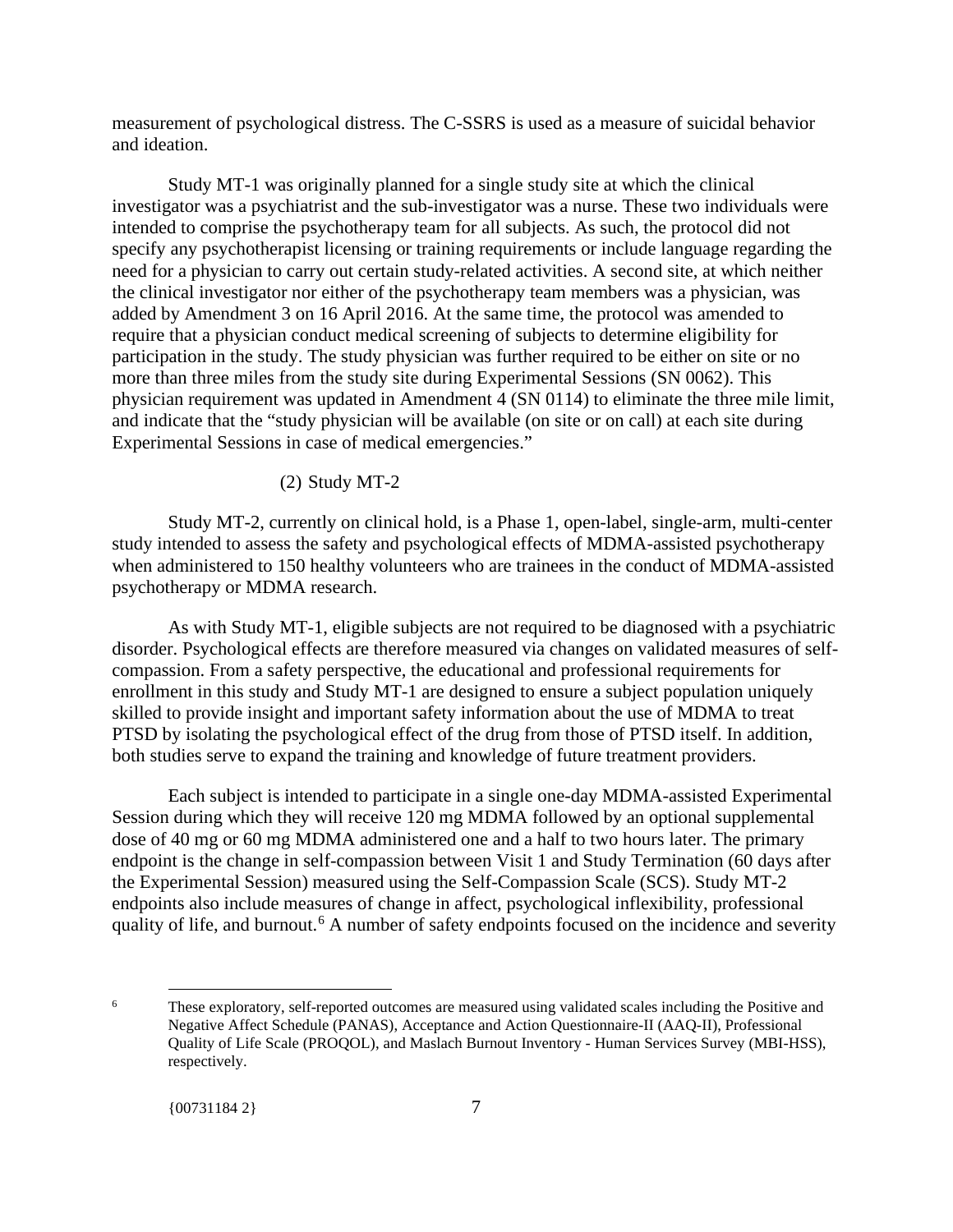of AEs generally and in specific areas of special interest (AESIs) including suicidal ideation and behavior,<sup>7</sup> cardiac function, and abuse liability are included in the protocol.

In response to Division concerns regarding suicidal ideation and behavior, the protocol eligibility criteria were modified. Subjects with a current psychiatric diagnosis, a history of bipolar affective disorder type 1, or a history of a primary psychotic disorder assessed via the validated Mini-International Neuropsychiatric Interview (the MINI), and those presenting suicide risk (including subjects with a history of a suicide attempt within the last ten years or suicidal ideation (a score of one or greater on the C-SSRS) within the past year) are excluded. If a subject has a history or a mood disorder (other than bipolar affective disorder type I), anxiety disorder, insomnia, or ADHD, it must be resolved without requiring ongoing medication during the study. The Study MT-2 protocol also excludes any subject who requires ongoing concomitant therapy with a psychotropic drug or has any current moderate or severe alcohol or other substance use disorder based on clinical interview and on the results of the MINI.

Consistent with the Phase 3 studies, Study MT-2 requires that each site be staffed with a clinical investigator, physician, psychotherapists, and support personnel. The qualifications and responsibilities of the following personnel are of relevance to the Clinical Hold:

- Each study site has a site clinical investigator (Clinical Investigator) who is responsible for the conduct of the study. The Clinical Investigators for Study MT-2 are qualified by their scientific training and experience to conduct this MDMA study. A Clinical Investigator may or may not be a medical doctor (M.D.).
- Each study site at which the Clinical Investigator is not a physician has at least one M.D. or Doctor of Osteopath (D.O.) sub-investigator identified in the IND (the Site Physician). Site Physicians are required to be on-call and able to respond in case of a medical emergency during Experimental Sessions.<sup>8</sup>
- Each study site has at least one individual who holds a license from the Drug Enforcement Agency (DEA) to manage and administer Schedule I controlled substances (the Schedule I License Holder). A Schedule I License Holder may also be a Clinical Investigator, sub-investigator, and/or Site Physician.
- Each study site has at least one two-person psychotherapy team (each member, a Facilitator).

<sup>7</sup> Suicide-related AESIs include the terms: suicides, suicide attempts, self-injurious behavior associated with suicidal ideation, and suicidal ideation judged to be serious or severe in the opinion of the investigator. Additionally, any elevation in C-SSRS score over baseline (any suicidal ideation or positive suicidal behavior which if present at screening would exclude study participation), is to be collected as an AESI.

<sup>8</sup> Notwithstanding a lack of clarity in the Study MT-2 protocol, the Site Physician is also responsible for making the determination as to whether a supplemental dose of MDMA will be administered during the Experimental Session. MAPS intends to amend the protocol to make this requirement more specific (as it has been in other of its protocols) before initiating the study.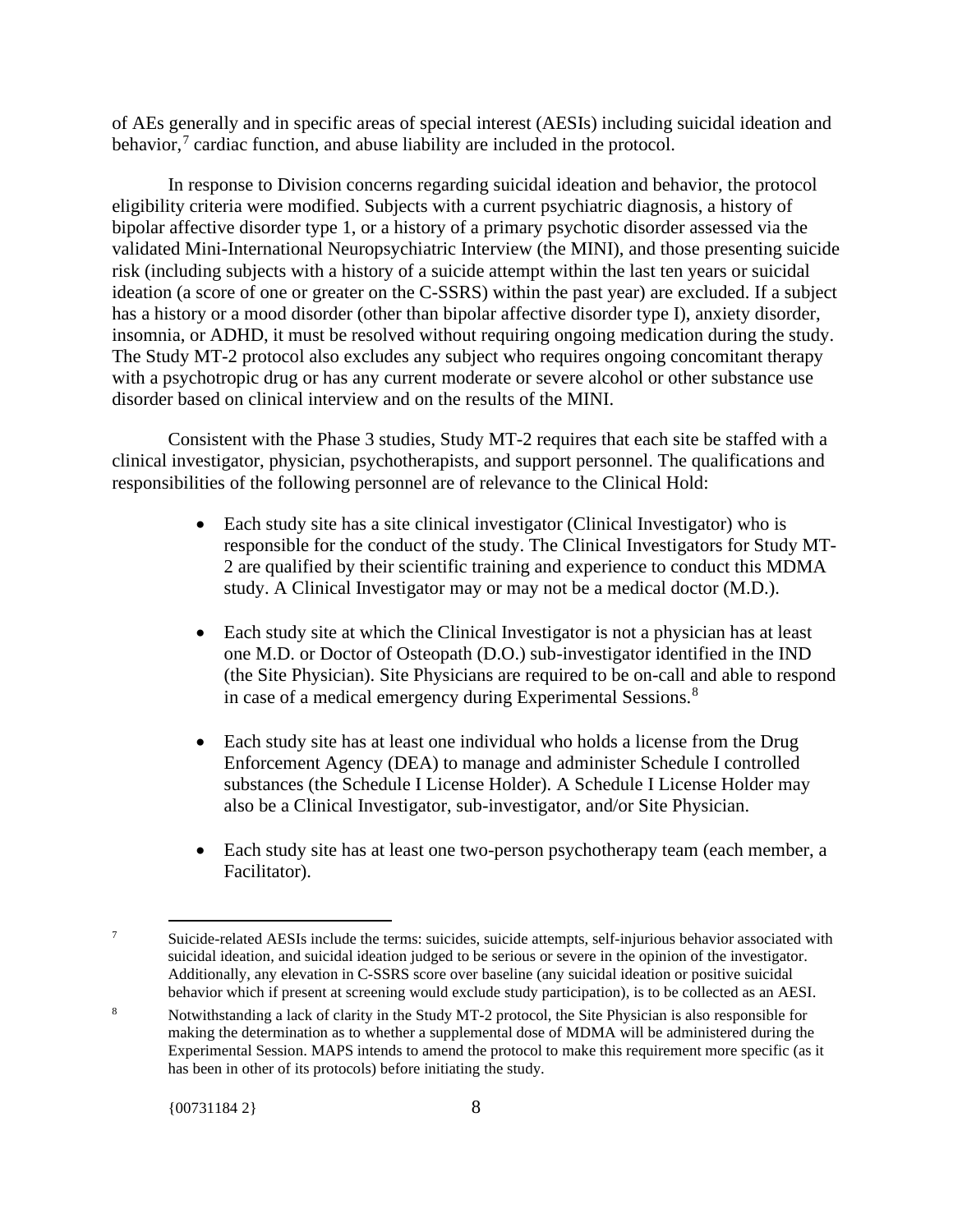- o Each two-person team has at least one member who is licensed to provide psychotherapy according to state and local requirements and has completed the MDMA Therapy Training Program (Lead Facilitator). No specific educational pedigree is required beyond state and local requirements. Lead Facilitators are responsible for leading the Experimental Sessions. Lead Facilitators who are not Clinical Investigators are named as sub-investigators in the IND.
- o The second Facilitator may be either another Lead Facilitator or be a Co-Facilitator Trainee who has at least a bachelor's degree and training in mental health (i.e., a student in a postgraduate internship-type program providing detailed knowledge of mental health interventions and treatments, or 1000 hours of behavioral health experience), and either be enrolled in or have completed the MDMA Therapy Training Program.<sup>9</sup>

## **2. Clinical Hold**

## **a. Original Clinical Hold And CR1**

On 05 August 2019, the same day that FDA alerted MAPS to its concern with a suicidal ideation serious AE in Study MT-1, the Division issued the Original Clinical Hold for Study MT-2 citing its view that the study (1) presented an "[u]nreasonable and significant risk of illness or injury to human subjects," and (2) included "[u]nqualified clinical investigators." MAPS first addressed these concerns in a Clinical Hold Complete Response (CR1) on 29 August 2019 (SN 0123).

(1) Risk of Illness or Injury

The Original Clinical Hold asserted that the benefit:risk profile for subjects in Study MT-2 is unacceptable, noting cases of "blindness, severe suicidality, and intentional self-harm" in Study MT-1, questioning the scientific benefit of Study MT-2 in light of Study MT-1 and published literature reports of MDMA use in healthy volunteers, and implying that Study MT-2 would need to assess psychiatric illness (in its healthy volunteer population) in order to produce valuable data. Each of these assertions is discussed below.

(a) Extent and Management of Safety Risk

The Original Clinical Hold states,

[t]he safety data submitted from MT-1 appears to reveal the potential for serious risk. You state that the benefit:risk ratio of

<sup>9</sup> An earlier version of the Study MT-2 protocol (Amendment 1 Version 1, dated 27 August 2019; SN 0123) suggested that, to the extent that the Lead Facilitator had not completed the MAPS MDMA Therapy Training Program, the second or Co-Facilitator was required to be another licensed mental health professional. Study MT-2 protocol Amendment 2 Version 1, dated 27 December 2019, removed this provision (SN 0136).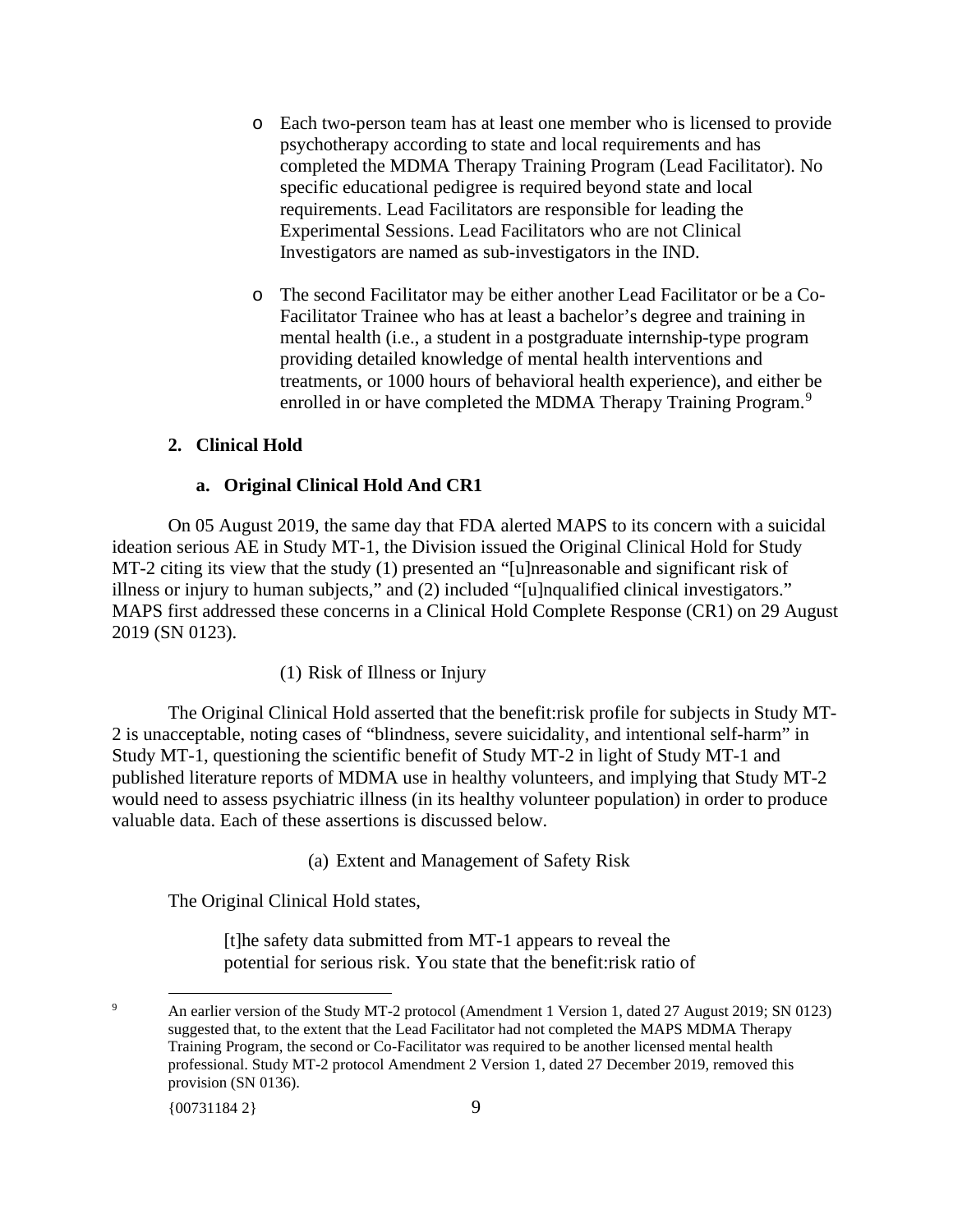MDMA-assisted psychotherapy in healthy volunteers remains favorable as the risks are lower than the PTSD population. However, there was a case of blindness, severe suicidality, and intentional self-harm in a population of 76 healthy subjects,

and requests that MAPS,

justify why additional subjects (with, as you propose, a history of a mood or anxiety disorder) should be exposed to MDMA in an open-label design where all subjects would receive drug.

In response, CR1 first noted that the case of blindness referred to by FDA was, in fact, a case of blurred peripheral vision which had been incorrectly coded in the electronic case report form. The blurred vision resolved after three to four hours and before the end of the blinded Experimental Session without treatment. Including this subject, there are a total of two subjects who experienced an AE of Vision Blurred study-wide.

Regarding concerns of suicidal ideation and self-harm, CR1 noted that the eligibility criteria for Study MT-2 exclude subjects who suffer from PTSD and are thus at greater risk. CR1 also amended Study MT-1 to ensure the exclusion of potential subjects with psychiatric disorders and those with a history of mood or anxiety disorder that is not in remission ("Protocol and Synopsis MT-2 Amendment 1 Version 1," 27 August 2019 (SN 0123). Specifically, the revised protocol incorporated additional screening procedures that require subjects to be assessed for psychiatric disorders by a rater who is independent from the site and the Clinical Investigator (Independent Rater), and who is trained and experienced in use of the MINI. The Independent Rater can determine a subject is disqualified from participation in Study MT-2 on the basis of the results of the MINI. Independent Raters for Study MT-2 are taken from the same pool of professionals used for screening potential subjects in the Phase 3 study MAPP1 under the SPA. Additionally, CR1 noted that both the Site Physician and Sponsor medical monitor will review results from the MINI along with the subject's medical history, concomitant medications, physical exam, and lab test results as an extra measure before a potential subject may be enrolled in the study.

(b) Existing Data in Healthy Volunteers

The Original Clinical Hold requests that the sponsor justify a study in healthy volunteers in light of existing data, specifically noting:

> You describe Protocol MT-2 as an open-label safety study of up to 400 healthy volunteers. However, you state that a study of MDMA in 1286 healthy volunteers has already been conducted. You further state that this study will provide phase

{00731184 2} 10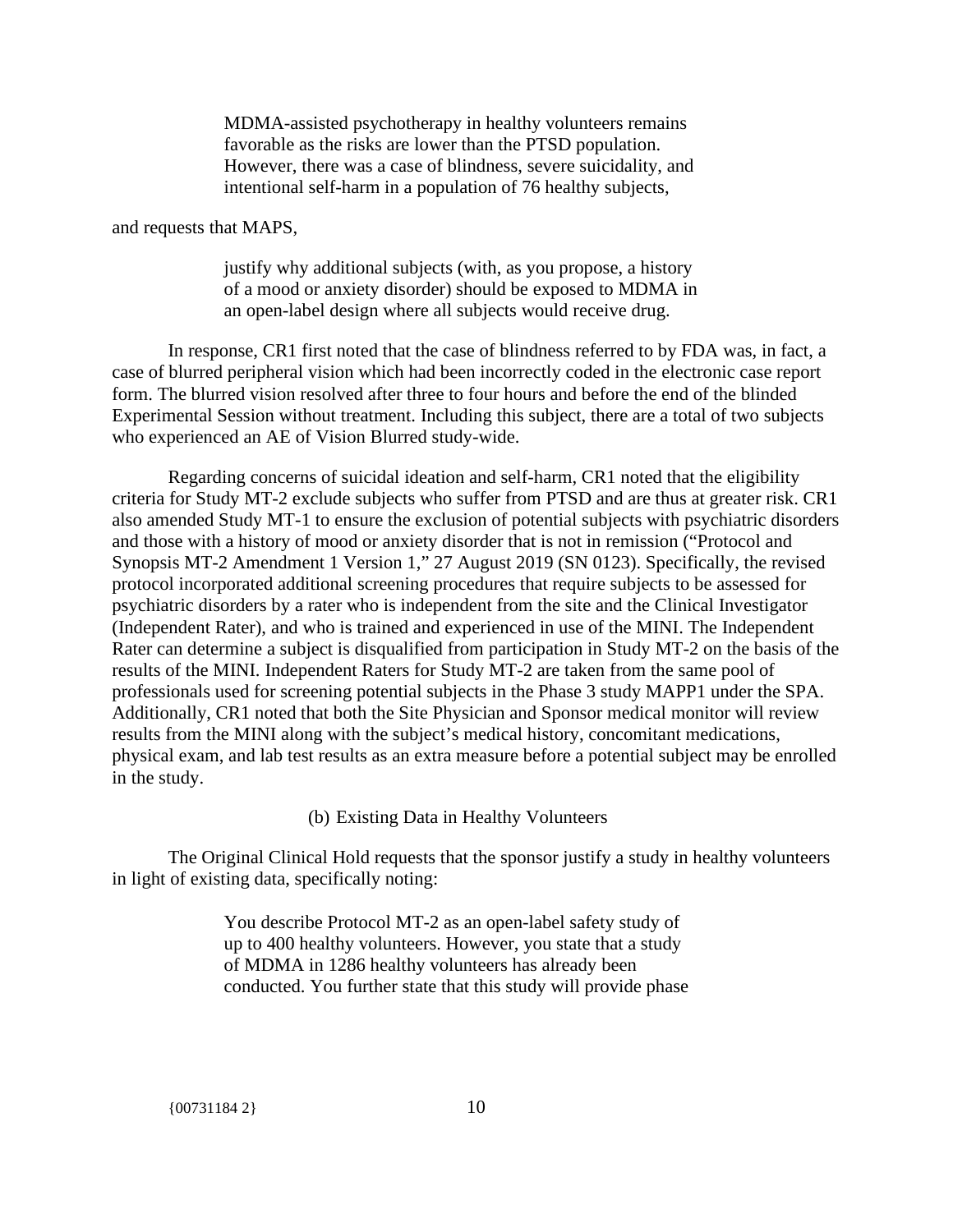1 healthy volunteer data to support new indications for MDMA-assisted psychotherapy,

and

You must justify why MT-2 is necessary when you already are currently conducting a similar study (MT-1).

In response to FDA's stated concern, MAPS reduced the number of subjects planned for Study MT-2 from 400 to 150 in the revised protocol submitted to FDA concurrently with CR1 (SN 0123).

In addition, MAPS clarified that the Original Clinical Hold's implication that 1286 healthy volunteers had been exposed to MDMA under a MAPS-sponsored IND was incorrect. At the time of the Original Clinical Hold, MDMA had been administered to 286 subjects (including healthy volunteer subjects) under the MAPS-sponsored INDs. The additional 1000+ subjects emanated from studies reported in the published scientific literature and conducted without MAPS involvement. Consequently, MAPS did not and does not have access to systematically collected and monitored subject-level data from these studies. As noted in CR1, while these published data are supportive of the safety profile of MDMA in a controlled setting, they cannot substitute for systematically assessed data from a MAPS-sponsored study under its IND.

CR1 highlighted design differences between Study MT-1, a double-blind placebocontrolled crossover study, and Study MT-2, an open-label safety and training study. Study MT-2, by virtue of its larger size, is better positioned to provide important data regarding the safety profile of MDMA-assisted psychotherapy. The primary and exploratory outcome measures from Study MT-2 in healthy volunteers are intended to capture important data which are not being captured in Study MT-1.

(c) Contribution of Data Relevant to Psychiatric Illness

The Original Clinical Hold noted that the primary endpoint in Study MT-2 is measured by the SCS Scale and stated, "[l]ack of self-compassion is not a recognized psychiatric illness," and "[y]ou must justify how the data obtained from [Study MT-2] will contribute to your development program for MDMA in psychiatric illness."

In response, CR1 clarified that Study MT-2 was not intended to be a registration study and the information obtained was to be used for research purposes.<sup>10</sup> CR1 also noted that

<sup>&</sup>lt;sup>10</sup> Note that, in light of the applicability of Study MT-2 to a variety of potential indications and its potential to provide useful publication data, MAPS originally submitted the protocol for Study MT-2 to a new IND 142908, under which it intended to conduct more general MDMA-related research. On 11 April 2019, the Division indicated via e-mail that it believed a study in healthy normal volunteers was "inappropriate" in light of the open IND for the study of MDMA in the treatment of PTSD. The Division advised that the protocol could be submitted to PTSD IND 63384, but that it would most likely be placed on a clinical hold due to unspecified safety concerns. MAPS updated the protocol based on experiences in MT-1 and submitted Study MT-2 to IND 063384 on 21 May 2019 (SN 0117) upon which the Division promptly issued the Original Clinical Hold. MAPS takes no position regarding which IND should house Study MT-2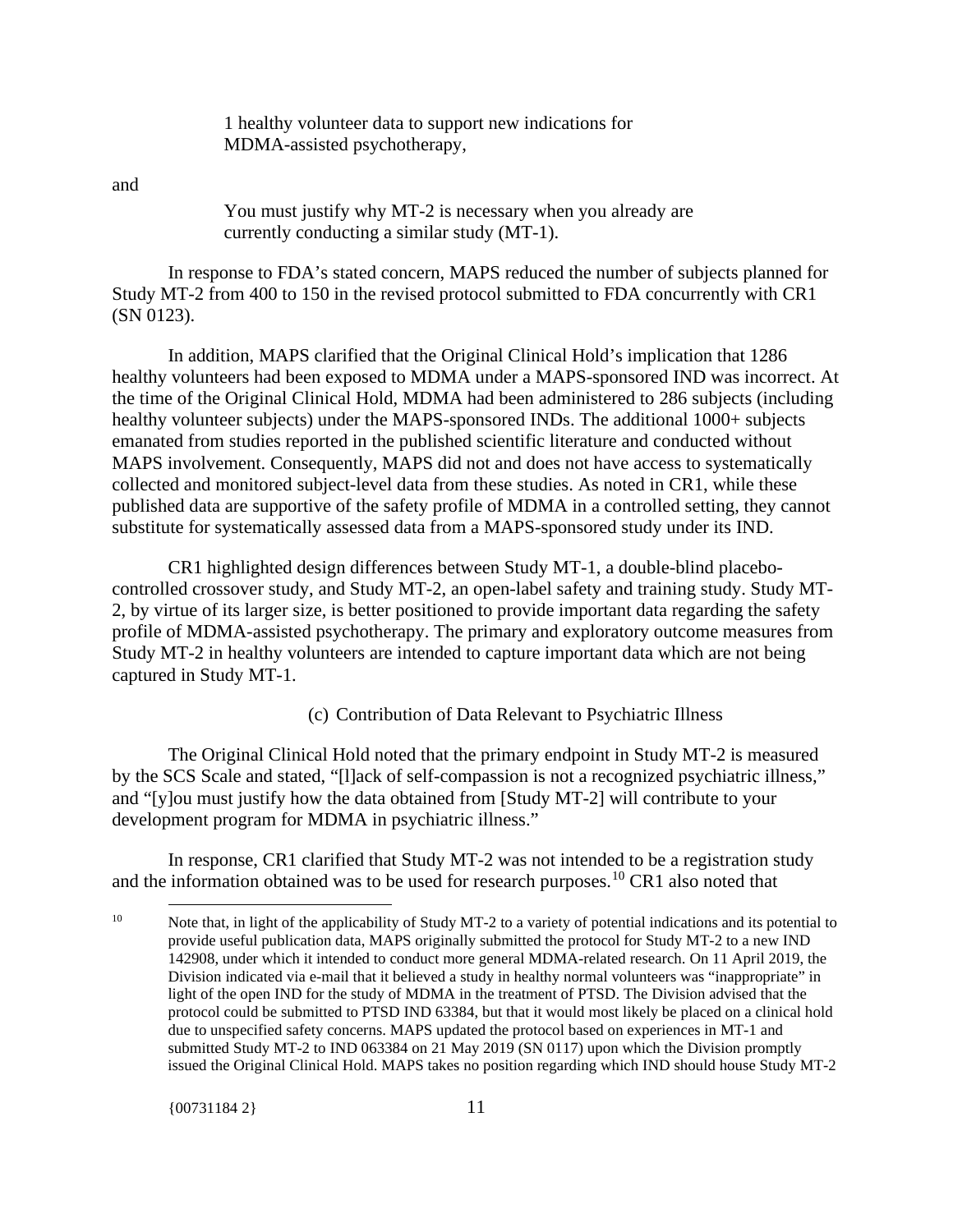MDMA's ability to enhance self-compassion is germane to PTSD as evidenced by endpoints included in the Phase 3 PTSD trials, MAPP1 and MAPP2, which are designed to explore the relationship between PTSD symptom severity and self-compassion. As described in CR1, other studies have found that patients with PTSD may improve by combining elements of selfcompassion into their treatment plans (Thompson et al., 2008).

(2) Clinical Investigator Qualifications

As a second reason for imposition of the clinical hold, the Original Clinical Hold correctly set forth the required minimum qualifications of Facilitators:

> all psychotherapy sessions will be conducted by at least one trained, qualified, and licensed therapist, who will be accompanied by an observer. The observer may be a second licensed therapist or a trainee who is enrolled in or has completed a therapy training program under the auspices of the sponsor (if both the therapist and participant agree). Each licensed therapist will hold a certificate from the MAPS Therapy Training Program specifying their approved status

followed by an incorrect assertion that the requisite qualifications were lower than those in the Phase 3 studies. Specifically, the letter stated,

> You must explain why the therapists' requirements will be safe for healthy volunteers when the proposed therapists are less qualified than in your phase 3 trials.

In CR1, MAPS provided detailed information about the qualifications of the Clinical Investigators, Site Physicians, and Facilitators conducting Study MT-2. CR1 also noted that the protocol for Phase 3 Study MAPP1 does not require any higher level of Facilitator education or licensure than is required for Study MT-2. It requires that all members of the two-person therapy team have the "proper background, education, and experience," and that at least one of the Facilitators be licensed to provide psychotherapy according to applicable law. If one of the two is unlicensed, the unlicensed Facilitator will work under the direct supervision of the licensed Facilitator.

## **b. Continue Partial Clinical Hold Letters And Responses**

On 27 September 2019, MAPS received a Continue Partial Clinical Hold Letter documenting the Division's view that the issues had not been resolved. In that letter the Division requested additional justification that the benefits of MDMA outweigh the risks for healthy individuals, again noting a prior suicidal ideation event (but not mentioning blindness or suicidal

and would move the protocol to a research specific IND if that would better serve the FDA's regulatory needs.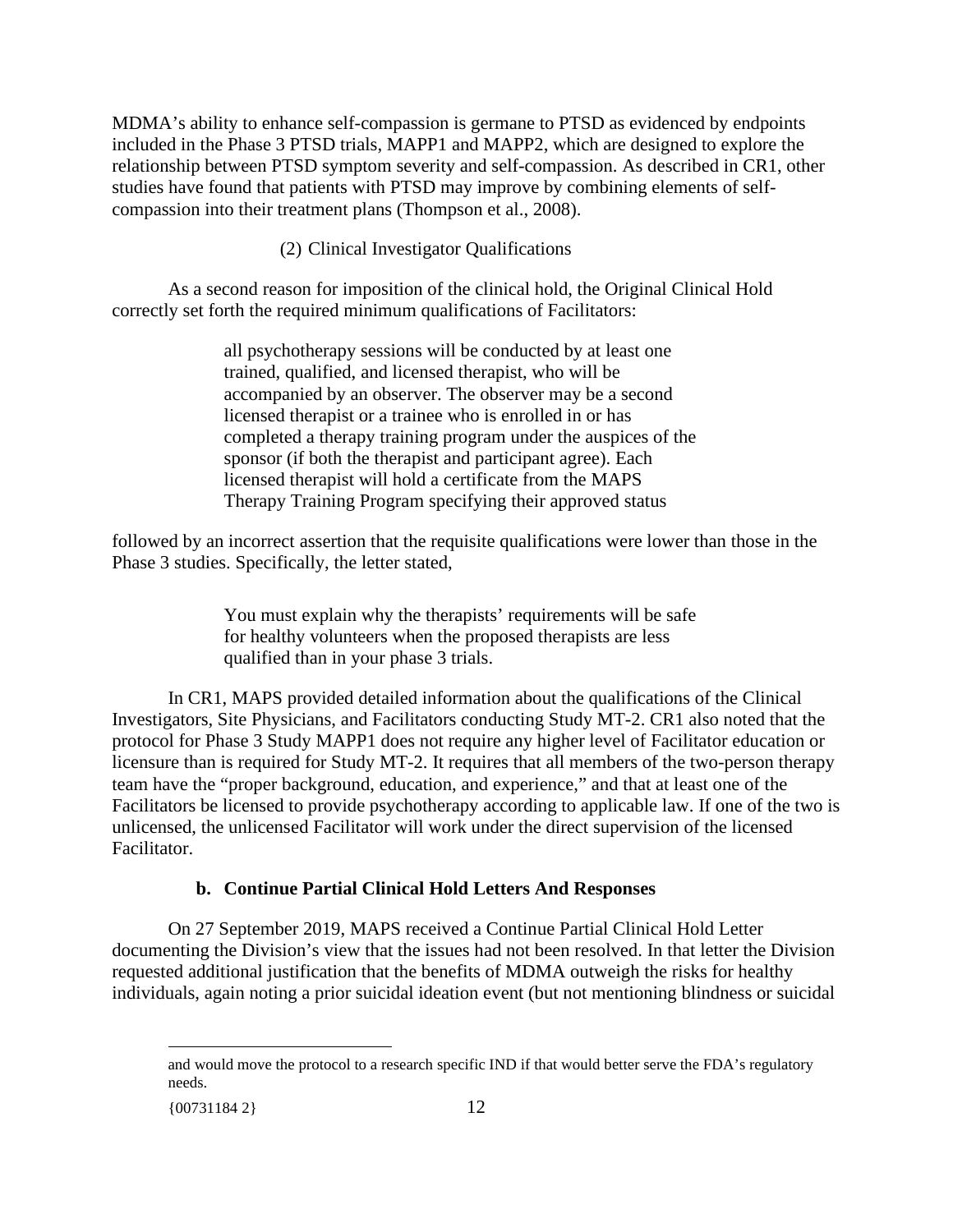behavior) and juxtaposing the Phase 2-derived suggestion of direct clinical benefit to PTSD subjects with the lack of similarly demonstrated benefit to healthy volunteers.

In addition, the September 2019 Continue Partial Clinical Hold Letter, for the first time, set forth requirements for Study MT-2 to have a physician on site during Experimental Sessions, and a doctoral-level Lead Facilitator. As with its previous assertions regarding Facilitator licensing, the Division incorrectly asserted that these educational requirements were in place for the Phase 3 studies and stated that Study MT-2 should have identical requirements to those Phase 3 studies. These comments are in direct opposition to the SPA-agreed protocol for Study MAPP1 which does not include such language.

MAPS responded on 11 October 2019, again correcting the Division's error, providing the additional requested information and justifications and requesting reconsideration by the Division in accordance with 21 C.F.R. §§ 312.42(f) and 312.48(c) (SN 0126). Having received no reply to its reconsideration request in two and a half months, on 31 December 2019, MAPS submitted a second Clinical Hold Complete Response (CR2) (SN 0136) in an effort to engage the Division in a scientific discussion. CR2 included new supportive data, an amended protocol restricting study eligibility criteria, and an analysis of the risk:benefit balance for healthy individuals in Study MT-2.

The Division issued a second Continue Partial Clinical Hold Letter on 30 January 2020 which, with remarkable brevity, indicated the issues had not been resolved to its satisfaction. This letter included no further articulation of the Division's rationale or any response to the specific arguments or data in either the Sponsor's 11 October 2019 or its 31 December 2019 submissions, including the protocol amendment.

Having reached an apparent impasse with the Division, the Sponsor submitted a Type A Meeting Request which included a succinct 18-page Briefing Document on 20 April 2020 (SN 0146). The meeting questions sought to further understand the Division's views of the data, amendments, and justifications previously submitted with the objective of reaching agreement on a path forward. Each question was supported by a concise summary of the relevant information from the prior submissions in an effort to streamline the Division's review. Ten days later, on 30 April 2020 FDA, DP denied the meeting request, "because the meeting package is not submitted with the meeting request and the meeting request does not propose discussion of new information." In a 01 May 2020 email, MAPS clarified that the meeting request itself included all information intended to be provided for the meeting. The Division did not respond to this email. $^{11}$ 

<sup>11</sup> Via email to Counsel, JM Torrente, dated 7 May 2020, Melissa Sage, CDER Formal Dispute Resolution Project Manager, confirmed that the Division's refusal to grant the meeting would meet the threshold for requested reconsideration to allow adjudication of the issues via formal dispute resolution.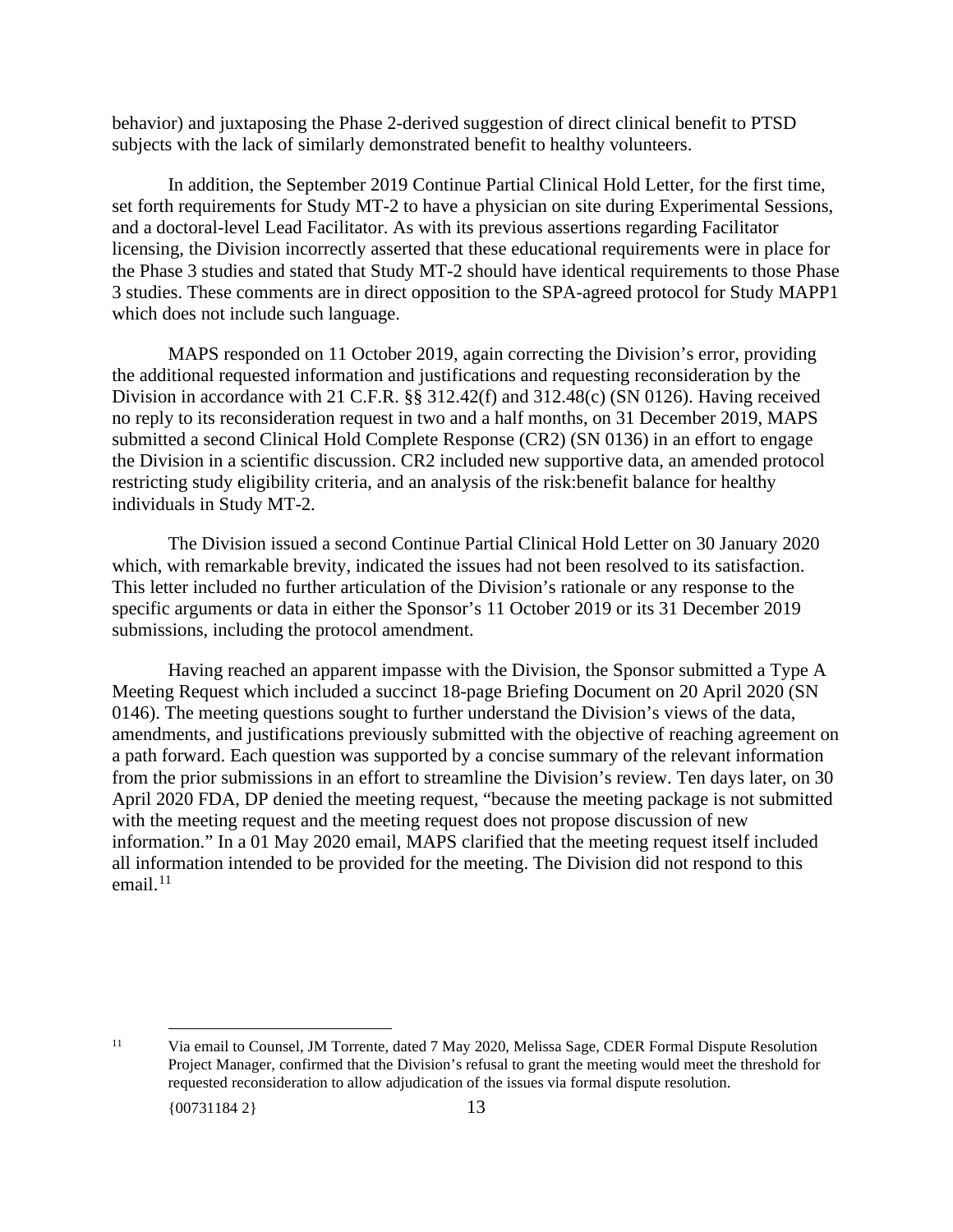## **III.Regulatory Standard For Imposing A Clinical Hold**

The Food, Drug, and Cosmetic Act (FDC Act) provides that the Agency may place a clinical trial on clinical hold if the Agency determines that,

> the drug involved represents an unreasonable risk to the safety of the persons who are the subjects of the clinical investigation, taking into account the qualifications of the clinical investigators, information about the drug, the design of the clinical investigation, the condition for which the drug is to be investigated, and the health status of the subjects involved; …[or] for such other reasons as [FDA] may [issue a determination] by regulation. (FDC Act  $\S 505$  (i)(3)(B))

FDA's implementing regulations provide that the following findings by FDA are grounds for imposing a clinical hold of a proposed or ongoing Phase 1 study under an IND:

- (i) Human subjects are or would be exposed to an unreasonable and significant risk of illness or injury;
- (ii) The clinical investigators named in the IND are not qualified by reason of their scientific training and experience to conduct the investigation described in the IND;
- (iii) The investigator brochure is misleading, erroneous, or materially incomplete; or
- (iv) The IND does not contain sufficient information required under § 312.23 to assess the risk to subjects of the proposed studies. (21 C.F.R. § 312.42(b)).

The first two of these criteria were cited by the Division in imposing and continuing the Clinical Hold.

# **IV.Argument**

The Division maintains that Study MT-2 may not proceed because benefits to healthy study subjects do not outweigh the risks of suicidal ideation/behavior to those subjects, psychotherapy Facilitators are not required to have doctoral degrees, and physicians are not required to be on site during MDMA-assisted psychotherapy sessions. MAPS disagrees with each of these positions. Regarding the risks and benefits, Section IV.A will establish that (1) there is no meaningful risk of suicidal ideation/behavior from MDMA exposure in the Study MT-2 population, (2) Study MT-2 is designed to capture important safety information that cannot be obtained in a PTSD population, and (3) the benefits to subjects in Study MT-2 are consistent with or greater than the sorts of benefits typically seen in Phase 1 studies. Regarding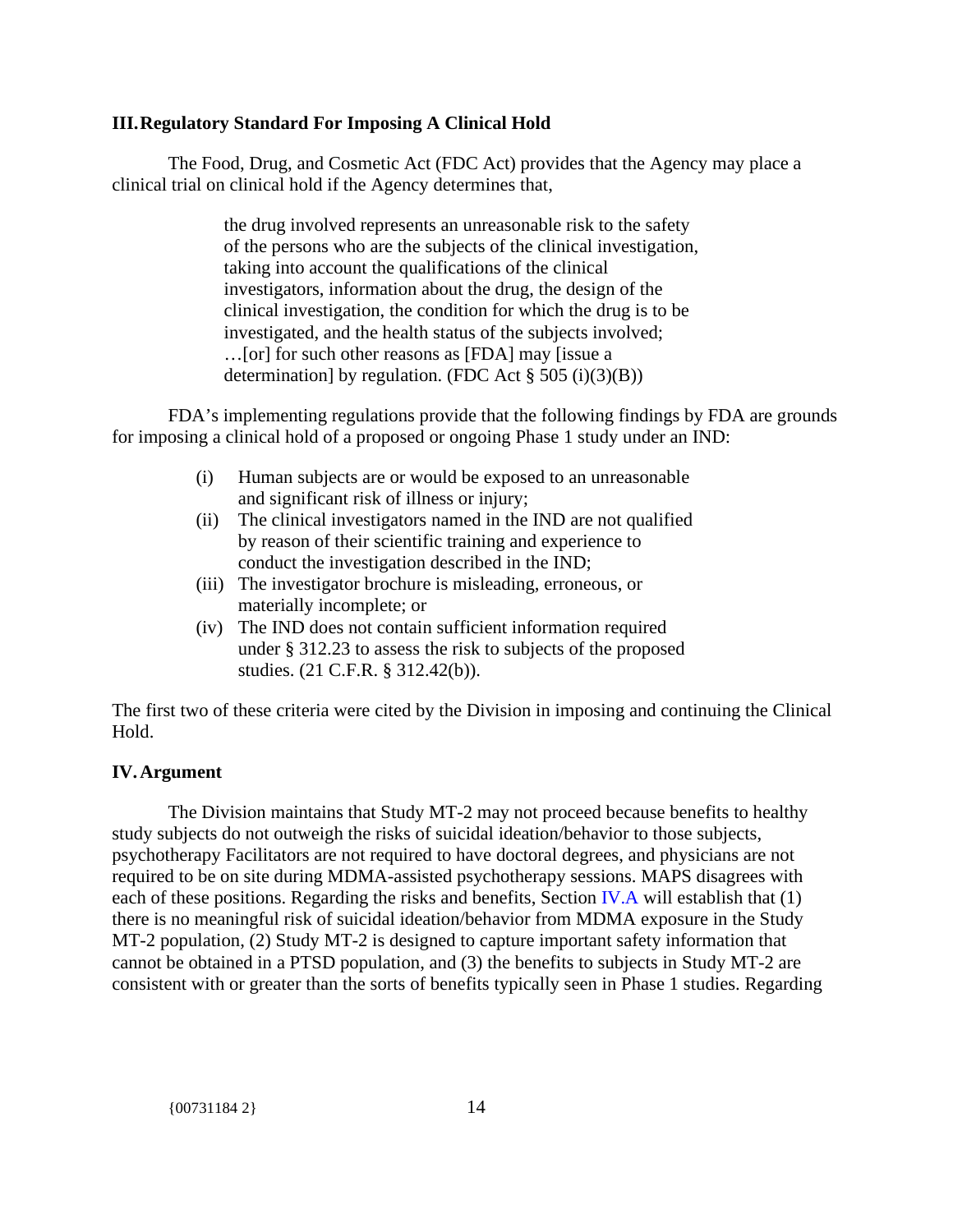investigator qualifications, Section IV.B will establish that neither doctoral degrees for the Lead Facilitator nor on-site physicians are necessary to ensure subject safety.

## **A. Study MT-2 Would Not Expose Subjects To An Unreasonable And Significant Risk Of Illness Or Injury**

## **1. No Signal Of Increased Risk Of Suicidal Ideation Or Behavior Has Been Identified In The MDMA Clinical Development Program**

To support its statement that MT-1, "appears to reveal the potential for serious risk," the Original Clinical Hold cites "a case of blindness, severe suicidality, and intentional self-harm in a population of 76 healthy subjects."12 The 27 September 2019 Continue Partial Clinical Hold Letter goes on to note the Division's "concerns about an adverse event (i.e., de novo suicidal ideation) occurring in a healthy subject in trial MT1." The 30 January 2020 Continue Hold Letter does not expressly mention AEs, but states that the Division disagrees with Sponsor's justification of scientific benefit for MT-2.

Contrary to the Division's assertion, there have been no (zero) de novo instances of suicidal ideation or behavior reported in the 122 heathy normal volunteers who have received MDMA in the clinical development program and there have been no instances of suicidal behavior in heathy normal volunteers. A single instance of suicidal ideation was reported in a healthy normal subject (Subject ) that occurred and resolved during a blinded Experimental Session with either MDMA or placebo in Study MT-1. The event was not de novo. Specifically, Subject 's medical history includes a previous report of suicidal ideation and behavior 11 years prior to enrollment in Study MT-1. In addition, the lifetime C-SSRS administered to the subject during screening reflected a positive score of lifetime suicidal ideation (5), intensity of 10/25, and a positive for lifetime history of suicidal behavior. MAPS has provided additional information about the subject's history to the Division on several occasions but has not been able to ascertain whether the Division agrees that the case was not de novo.<sup>13</sup>

Moreover, the event in Subject did not involve suicidal behavior. As reported in the 06 November 2019 IND Safety Report (SN 0129), during the second blinded Experimental Session, the subject engaged in non-suicidal self-injurious behavior, including putting her hand near a candle flame and hitting her head against a couch and with a foam bat. None of these actions posed the risk of serious injury and none resulted in injury. The subject expressed suicidal ideation in the form of a desire to run out into traffic while she was walking around the therapy room. One of the Facilitators stood in front of the exit door as a precautionary measure,

<sup>&</sup>lt;sup>12</sup> The Division has not mentioned "blindness" again since the 5 August 2019 Original Clinical Hold. As explained in CR1, the case of blindness to which FDA referred was incorrectly coded. We have assumed that the Division agrees that MDMA does not present an unreasonable and significant risk of blindness to Study MT-2 participants, but have not received any confirmation from the Division.

<sup>13</sup> This distinction is important. Prior suicidal ideation and behavior are the strongest predictors of suicidal ideation or behaviors (Franklin et al., 2017).It is noteworthy that an additional four healthy normal subjects in Study MT-1 reported lifetime suicidal ideation or behavior at study entry but did not suffer any ideation or behavior during the treatment period.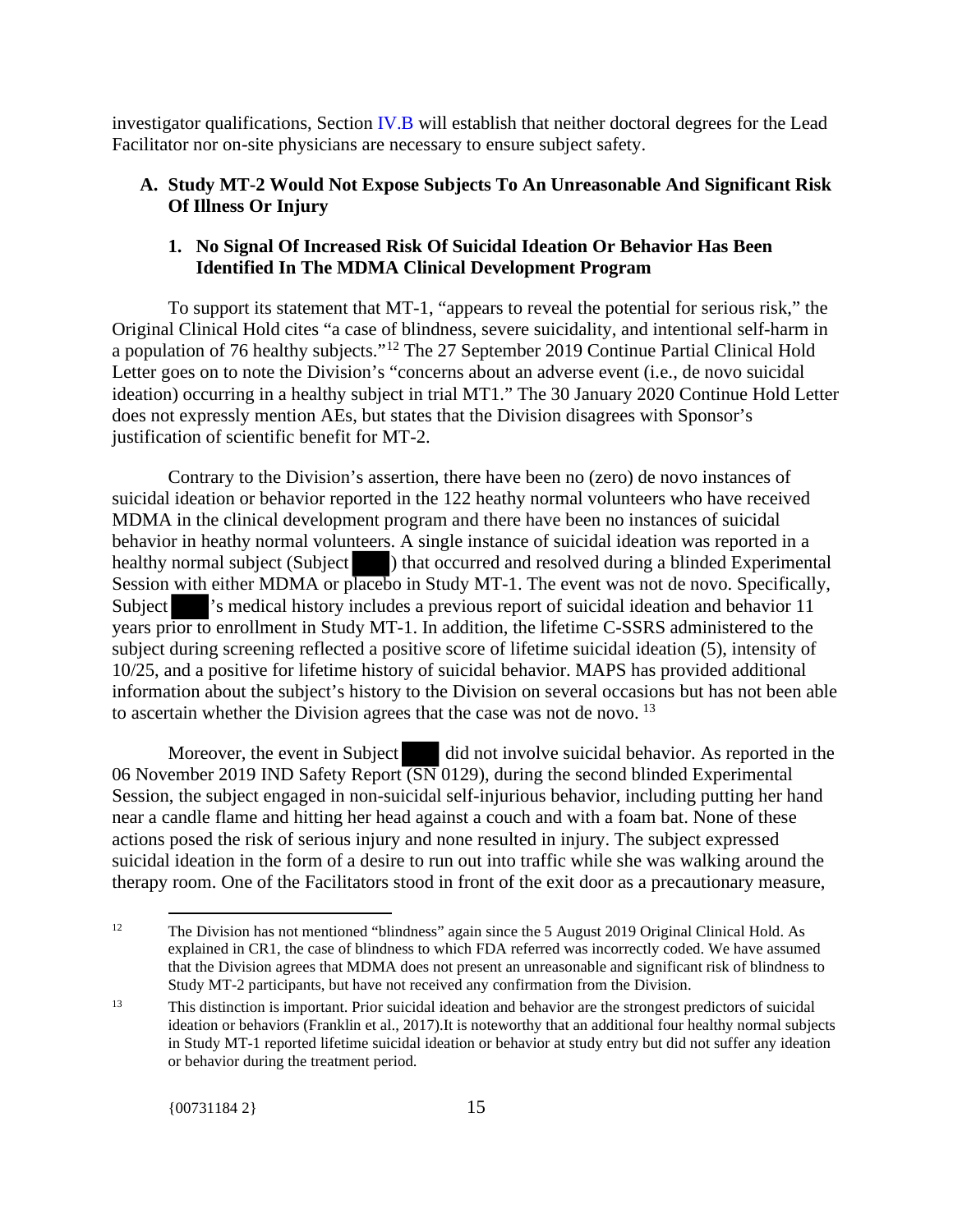for the subject's safety. The subject did not try to move past her. Suicidal ideation decreased from active (with method and some intent) to passive by the end of the Experimental Session. The emergence of the suicidal ideation during Subject  $\blacksquare$  's therapy session was promptly and fully managed by the Facilitators consisting of a licensed therapist (Lead Facilitator) and nurse (Co-Facilitator), and resolved during the therapeutic session without involvement of the on-call physician.<sup>14</sup> Three days following the session, the subject's remaining passive suicidal ideation resolved with a C-SSRS Score of 0-0-No.

In light of Subject 's pre-enrollment history of suicidal ideation, and in response to the Division's concerns, the Sponsor revised eligibility criteria for Study MT-2 in a protocol amendment submitted with CR2 (SN 0136) in an effort to minimize exposure of subjects at some increased risk for such ideation. As discussed in Section II.C.1.b(2), the revised criteria exclude subjects with a history of a suicide attempt in the last ten years, suicidal ideation within the past year, or any psychiatric diagnosis requiring chronic medication except ADHD or insomnia.

Additional protocol revisions were made to require that eligible subjects have previously undergone personal psychotherapy and to require, as an additional precaution, that eligibility for enrollment in Study MT-2 be confirmed by the Site Physician and Sponsor medical monitor after a review of medical history, MINI results ascertained by the independent raters, concomitant medications, physical exam, and laboratory testing results. The Division has not provided its view on the extent to which these modifications address its concerns regarding risk to subjects.

Further evidence that the Division's concerns regarding a risk of suicidal ideation in the proposed healthy volunteer population of Study MT-2 are misplaced comes from the data in PTSD patients. A highly significant positive association between a PTSD diagnosis and suicidality has been confirmed via a published meta-analysis of PTSD studies that analyzed different measures of suicidality, current and lifetime PTSD, psychiatric and nonpsychiatric samples, and PTSD populations exposed to different types of traumas (Panagioti et al., 2012). Consistent with this known association, there have been reports of suicidal ideation and behavior in MAPS' Phase 2 studies which involved subjects with PTSD, but with no signal implicating MDMA. That is, the unblinded Phase 2 data show no imbalance between groups in positive or serious responses to the C-SSRS or other signal of MDMA-related suicidality risk during or after Experimental Sessions despite the heightened risk threshold associated with PTSD.<sup>15</sup> C-SSRS data from the recently unblinded pivotal Phase 3 PTSD trial, Study MAPP1, confirm the absence of safety findings seen in Phase 2 data but are not included here because they were not submitted to the IND at the time of the clinical hold. At the last independent Data Monitoring Committee (iDMC) review of unblinded aggregate data of the MAPP1 Study (data as of 05 May 2020), with

<sup>&</sup>lt;sup>14</sup> The subject, herself a licensed therapist, described the experience as follows: "[m]y therapists did an amazing job keeping me safe during my MT1 experience. I did experience some suicidal thoughts; however, the thoughts eventually passed. I did not engage in self-harm behaviors."

<sup>&</sup>lt;sup>15</sup> Data from Studies MP-4, MP-8, MP-9, MP-12, MP16, MP17, and MPVA-1 are reported in the Investigator's Brochure (11<sup>th</sup> Edition 2019, dated 10 July 2019 SN 0120; 12<sup>th</sup> Edition 2020, dated 17 August 2020 SN 0154). Data from Studies MP-1 and MP-2 are not included because suicidal ideation and behavior were not formally measured in those studies. Data from Study MP-3 are not included because that study terminated early.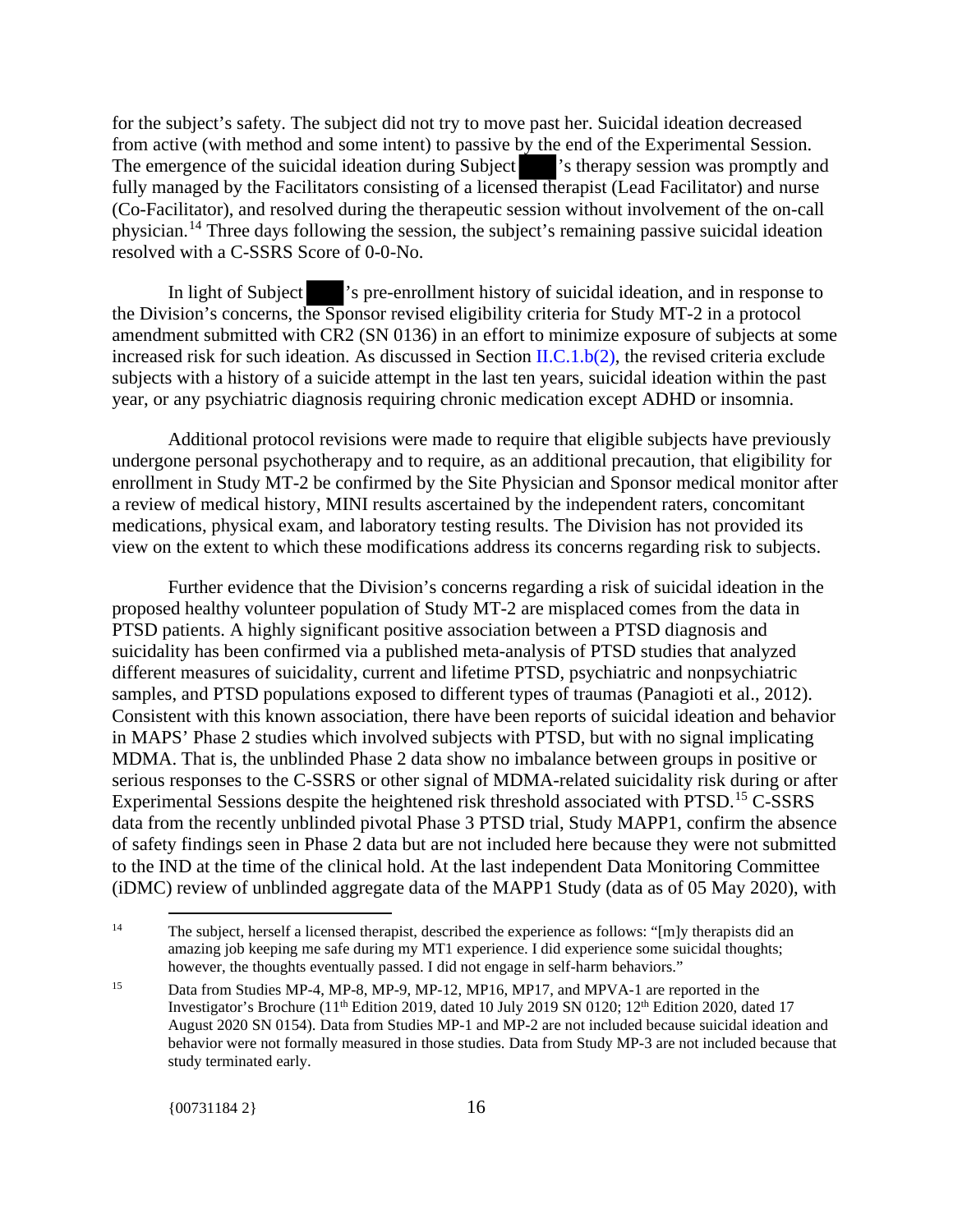91 subjects randomized in Phase 3 and a total of 11 IND Safety Reports<sup>16</sup> related to suicidal ideation or behavior in seven subjects across all treatment groups in the program, the iDMC expressed no concerns regarding suicidality.<sup>17</sup>

To recap, the MDMA development program includes a single event of suicidal ideation in a healthy volunteer. The event occurred and resolved during a blinded Experimental Session in which the subject was administered either MDMA or placebo. The subject had a prior history indicative of increased risk independent of drug exposure. Phase 1 study protocols have since been amended to exclude subjects with this or similar risk profiles. The Phase 2 and 3 programs in PTSD similarly reveal no increase in the risk of suicidal ideation or behavior between groups despite the expected incidence of such events in this population.<sup>18</sup> Not only has MDMA shown no positive signal of risk in either MAPS-sponsored or independently conducted MDMA studies reported in the literature, the conduct of Study MT-2 in a population without PTSD lowers the baseline (non-drug associated) risk. MAPS disagrees that there is any signal of potential MDMA-associated suicidal ideation (or blindness or suicidal behavior), much less a signal sufficient to justify a clinical hold, the standard for which is "unreasonable and significant."

# **2. The Benefits Inherent In Study MT-2 Are Sufficient To Offset The Risks To Study Subjects**

The Clinical Hold asserts that MAPS has not justified a potential benefit to healthy subjects that could offset the identified risk. Having established that there is effectively no signal of risk for subjects who will participate in Study MT-2, we now turn to the benefits of the study which, like all Phase 1 research, accrue in large part to society, as well as the unique potential benefits to Study MT-2 participants themselves.

# **a. The Benefits Of Study MT-2 Are Consistent With, Or Greater Than, Those From Other Phase 1 Studies In Healthy Volunteers**

The Clinical Hold suggests that Phase 1 MDMA research is de facto objectionable because Phase 1 subjects (who by definition do not suffer from PTSD) do not have the potential for the direct clinical benefit that was seen in the Phase 2 program ("Your phase 2 data suggest that patients with PTSD have the potential for direct clinical benefit in the context of these ongoing phase 3 trials. However, healthy subjects have no such potential benefit; you have not

<sup>&</sup>lt;sup>16</sup> We note for completeness that several of these IND Safety Reports were submitted retrospectively in response to a request from the Division on 01 Nov 2019. As described in MAPS' response to the inquiry (SN 0129, resubmitted with correction as 0132), the Sponsor's original assessment of the events concluded that they did not warrant expedited reporting in light of language in the Investigator's Brochure highlighting the high incidence of suicidal ideation and behavior in populations of people with PTSD. Following the Division's request, MAPS updated its understanding of reportability and amended protocols for ongoing studies accordingly.

<sup>17</sup> As of 01 August 2020, a total of 16 IND Safety Reports (all of which related to suicidal ideation or behavior in 11 subjects) have been submitted. As of that same date, a total of 122 healthy subjects and 281 subjects with PTSD or other diagnosis had been exposed to MDMA in the clinical development program.

<sup>&</sup>lt;sup>18</sup> The Phase 2 data, in fact, show an imbalance in both non-serious and serious suicidal ideation with more events occurring in Experimental Session with placebo than with MDMA.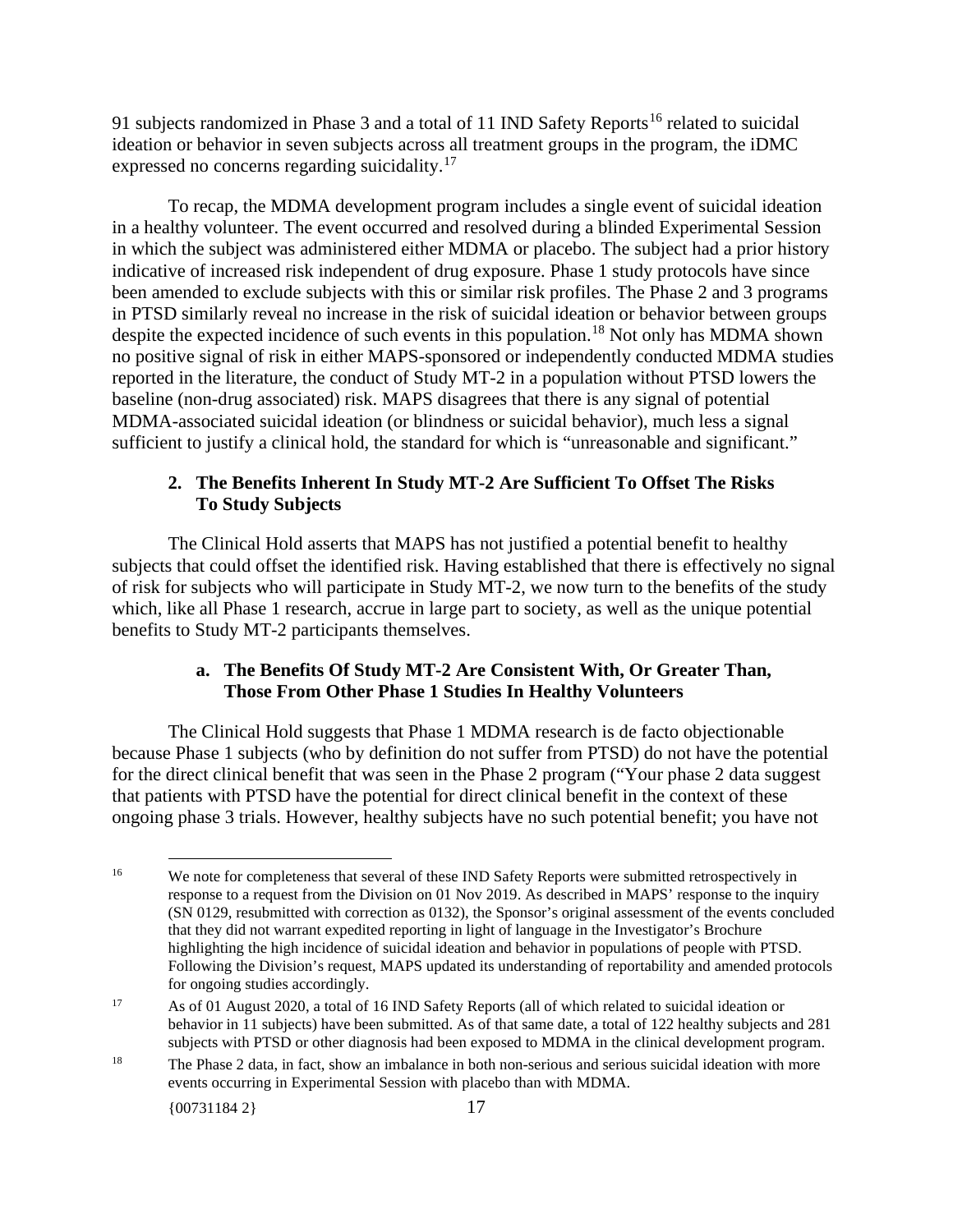provided a valid scientific rationale to justify the potential risks to these individuals" (Continue Clinical Partial Hold Letter, 27 September 2019). "[It] is not clear what, if any, potential benefit healthy volunteers may expect to experience" (Continue Partial Clinical Hold Letter, 30 January 2020).).

Phase 1 studies often do not, and are not required to, provide a direct benefit to healthy volunteer subjects. Many Phase 1 studies of drugs with serious or unknown safety risks are conducted in healthy volunteers and assess the effects of a drug without offering any potential direct benefit to subjects. The benefits that permit Phase 1 research are typically the benefits to society and not those to the individual subjects. FDA and the Department of Health and Human Services have long recognized that the benefits to society from Phase 1 studies are substantial and that such studies permit improved knowledge and development of novel medical, psychotherapeutic, and social procedures. The Informed Consent regulations expressly acknowledge that there may be studies that do not provide direct benefit to study subjects but rather that the benefits may accrue to others  $(21 \text{ C.F.R.} \S 50.25(a)(3))$ .

Study MT-2 will provide additional safety and pharmacodynamic information for use of MDMA in a therapeutic setting. As described above in Section II.C.2.a.(1), MAPS has not studied and does not have access to, or a right of reference to, the underlying data from the 1286 healthy volunteers reported in the medical literature as asserted in the Original Clinical Hold. Further, those data are not derived from MDMA administered in a therapeutic setting relevant to PTSD. While efficacy and safety of MDMA in PTSD will be principally derived from the data and AE collection in the controlled Phase 3 clinical program, Phase 1 and 2 studies, including single-arm studies such as MT-2 also play a significant role in understanding product safety and pharmacodynamics. Study MT-1, in healthy normal volunteers at relatively low risk for intrinsic psychological complications, provided important information regarding safety as well as changes in the Profile of Mood States, Interpersonal Closeness, and the NEO Personality Inventory between Baseline and 60 days after Experimental Sessions. Study MT-2 is designed to augment the Study MT-1 data with information from a larger (n=150) cohort of subjects. From a safety perspective, all subjects will have psychotherapy training or education germane to reporting of suicidal ideation and behavior. In terms of pharmacodynamics, subjects will be assessed using different instruments than were used in MT-1, including the SCS, Acceptance and Action Questionnaire, Positive and Negative Affect Scale, and Professional Quality of Life Scale, and followed for a 60-day safety observation period after Experimental Sessions.

Study MT-2 is designed to produce actionable information about the psychological effects of MDMA when administered in a therapeutic setting from subjects who, unlike those who participate in Phase 3 trials, do not have an active diagnosis for a mental condition that may confound the experience and make it more difficult to isolate the effects of the drug alone. The subjects in Study MT-2 are better positioned to provide more insight into those psychological experiences by virtue of their education or training as mental health professionals. The information gathered from Study MT-2 will augment, rather than duplicate, the information available in the published literature and the safety data MAPS has generated through its previous and ongoing clinical trials.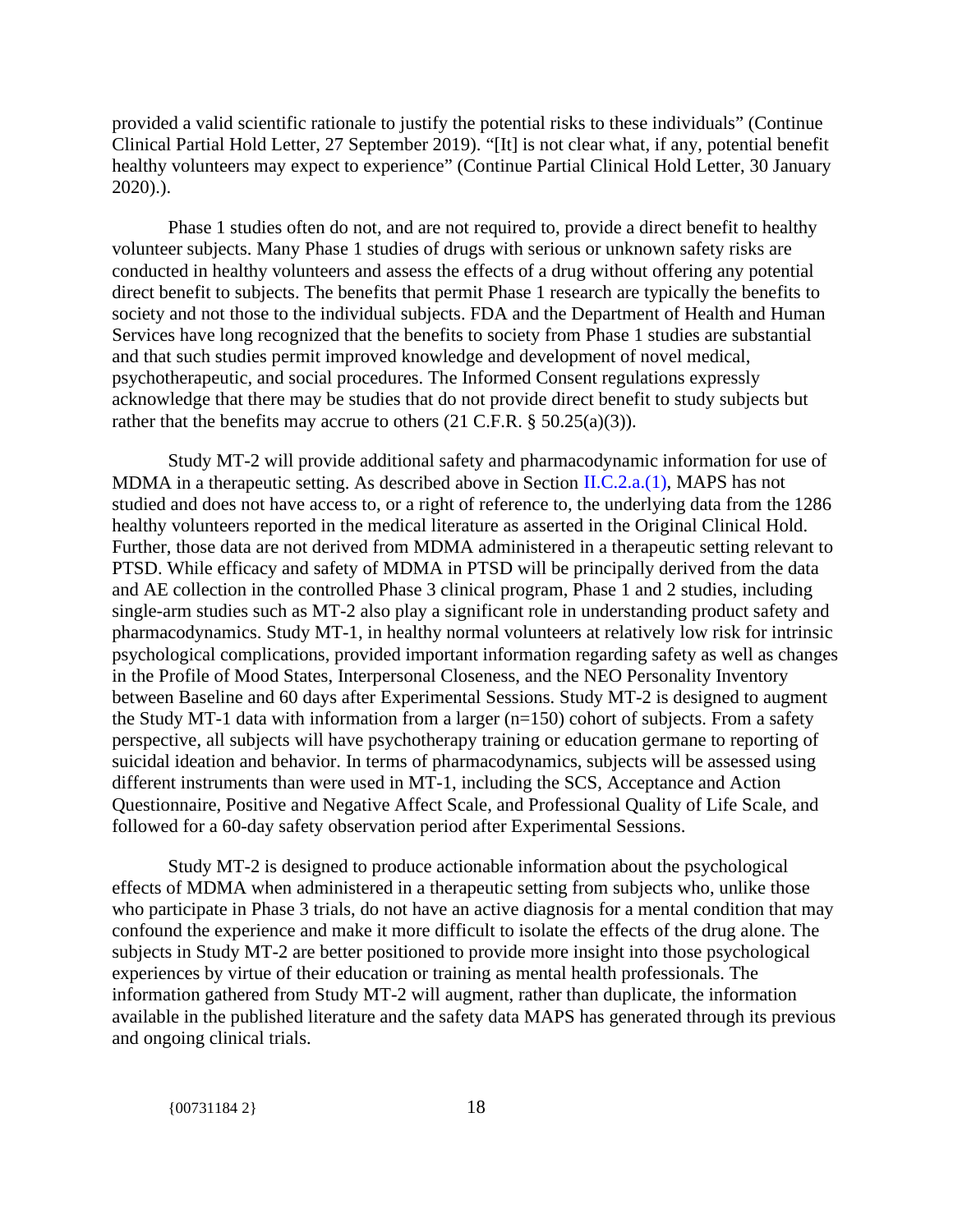## **b. Study MT-2 Subjects May Experience Positive Personal And Professional Benefits From Study Participation**

As in Study MT-1, subjects in Study MT-2 will participate in an initial psychotherapy Preparatory Session before receiving MDMA in an Experimental Session and will also participate in a final psychotherapy Integrative Session. Although the possibility of direct personal benefit to study subjects is not a requirement for Phase 1 research, Study MT-2 subjects may benefit personally from the therapy sessions that are part of the trial. Psychotherapy can have a positive impact on emotions and behaviors, increasing emotional regulation and personal understanding. Consistent with this, of 79 heathy normal volunteers enrolled in Study MT-1 who responded to a survey (96.3% response rate), the majority reported personal benefit from study participation. On a 7-point Likert-scale ranging from 0 (Not at all) to 6 (Greatly), study subjects reported an average of 5.6 out of 6 to the question "*How personally beneficial was your experience participating in the MT-1 clinical trial where you received MDMA-assisted psychotherapy in a clinical therapeutic setting?*"

Additionally, practitioners of psychotherapeutic methods such as trauma-focused cognitive behavioral therapy, prolonged exposure therapy, and psychoanalysis consider their personal experience with those modalities to be a beneficial part of their training (Grimmer et al., 2001; Rake et al., 2009). Because all Study MT-2 subjects have education or training in psychotherapy with an expressed interest in MDMA-assisted therapy, they may benefit from becoming familiar with the patient experience in MDMA-assisted therapy. While this potential benefit is not able to be assessed directly, to the extent that subjects in Study MT-2 go on to treat PTSD patients with MDMA-assisted psychotherapy in future clinical trials or the post-approval setting, their experience in Study MT-2 may improve their skills in treating future patients. Consistent with this, on the same survey, MT-1 subjects reported an average of 5.8 out of 6 to the question, "*Do you think your MT1 experience increased your qualifications to provide MDMA-assisted psychotherapy?*"

# **3. The First Clinical Hold Criterion Is Not Supported By The Data, Study Design, Or Precedent**

In summary, the level of risk of illness or injury necessary to impose a clinical hold is "unreasonable and significant." The risk of suicidal ideation in heathy normal volunteers generally, and certainly in those healthy normal volunteers who meet the revised study entry criteria, does not meet either prong of this test. That is, the level of risk is neither unreasonable nor significant as there is no evidence whatsoever of MDMA-associated suicidal ideation or behavior risk in this population. The benefits inherent in Phase 1 research, the opportunity to collect additional valuable information about the safety and effects of MDMA in a therapeutic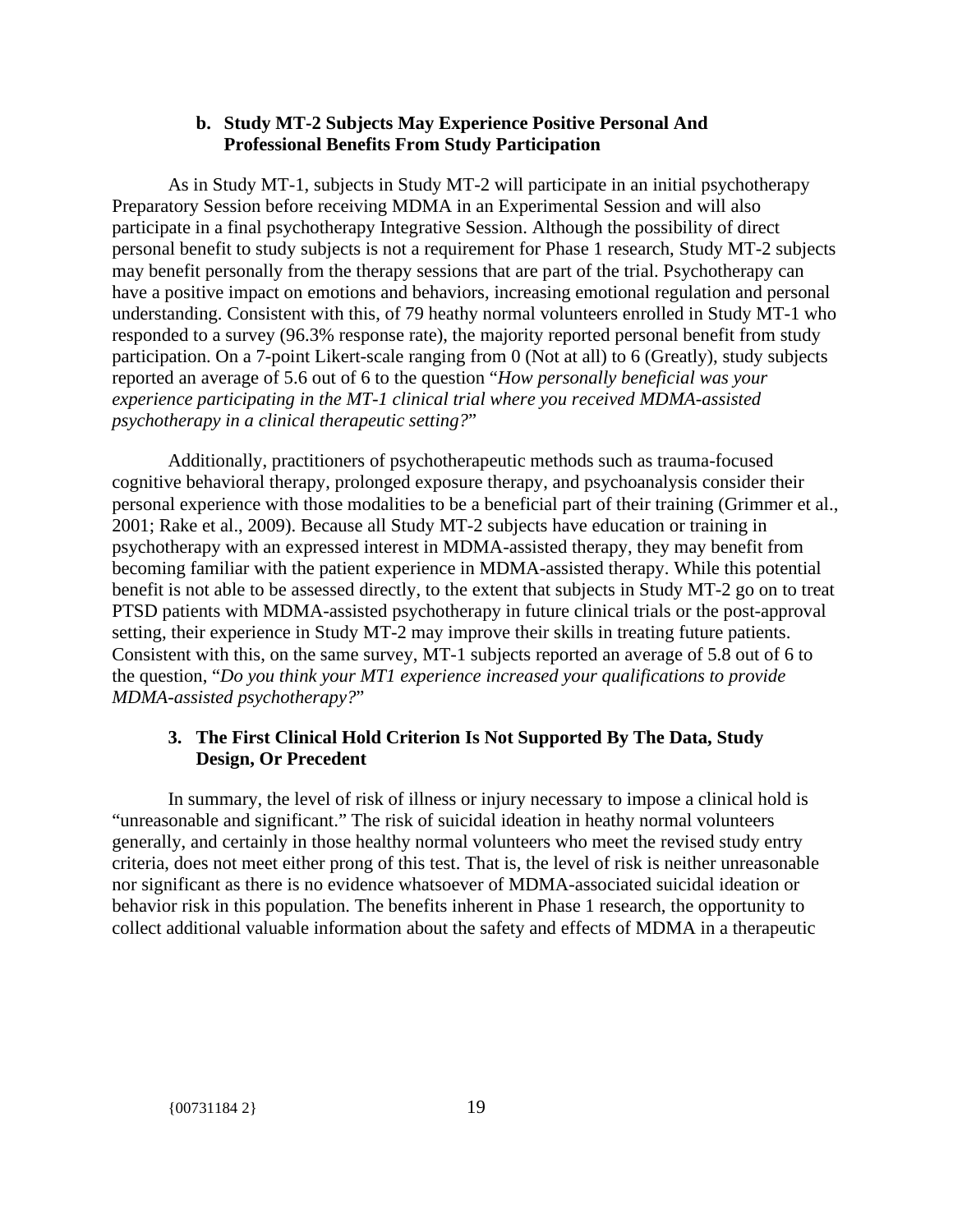setting, and the potential for direct benefit to study subjects far outweigh the theoretical risk, taking it even farther from the requisite "unreasonable and significant" standard.

# **B. Study MT-2 Investigators Are Qualified By Reason Of Their Scientific Training And Experience To Conduct The Study**

The Study MT-2 Protocol requires that a medical physician (i.e., the Site Physician) be on-call and able to respond in case of a medical emergency during the Experimental Session and that two Facilitators be present for each Experimental Session: a Lead Facilitator licensed to practice psychotherapy according to state and local requirements and a Co-Facilitator who, if not qualified as a Lead Facilitator, has a bachelor's degree and training in mental health.

The Clinical Hold maintains that the proposed investigator qualifications are unacceptable and the following are required: (a) the medical physician must be physically on site during each Experimental Session during which MDMA is administered and cannot be on call, and (b) the Lead Facilitator of the two-person therapy team must be a doctoral (Ph.D./M.D.) level psychotherapist.<sup>19</sup> There is no evidence to support the Division's position that either of these requirements is necessary to prevent unreasonable risk in Study MT-2 and, contrary to assertions in the Clinical Hold, neither is included in the Phase 3 studies.

# **1. Study MT-2 Investigator Qualification Requirements Are Not Materially Different Than Phase 3 Qualification Requirements**

With respect to the availability of a physician during an Experimental Session, the Phase 3 Study MAPP1 Protocol provides the following:

> In the event of a medical emergency or any other medical problem during an Experimental Session, the site physician will be immediately available by telephone, and based on assessment of the situation, they will make the decision to either evaluate the participant themselves at the site, have the therapy team call EMS to transport the participant to the ED, or instruct the therapy team to take the participant to the ED**.**

The Study MAPP1 Protocol also provides that the Site Physician will approve or deny the administration of the supplemental dose, an activity that does not require in-person review. In both Studies MT-2 and MAPP1, a physician must be on call but need not be physically present during Experimental Sessions.

With respect to Facilitator requirements, the Sponsor-proposed qualifications for Study MT-2 are essentially the same as those in the Phase 3 Study MAPP1. For both Study MT-2 and Study MAPP1, two-person therapy teams are required for all therapy sessions (Preparatory, Experimental, and Integrative). In both studies, at least one member of the two-member team

<sup>&</sup>lt;sup>19</sup> We note that the regulations do not specify minimum requirements or qualifications such as a particular educational pedigree for a clinical investigator or other study personnel to be considered qualified by training and experience to conduct a clinical investigation (21 C.F.R. §312.53).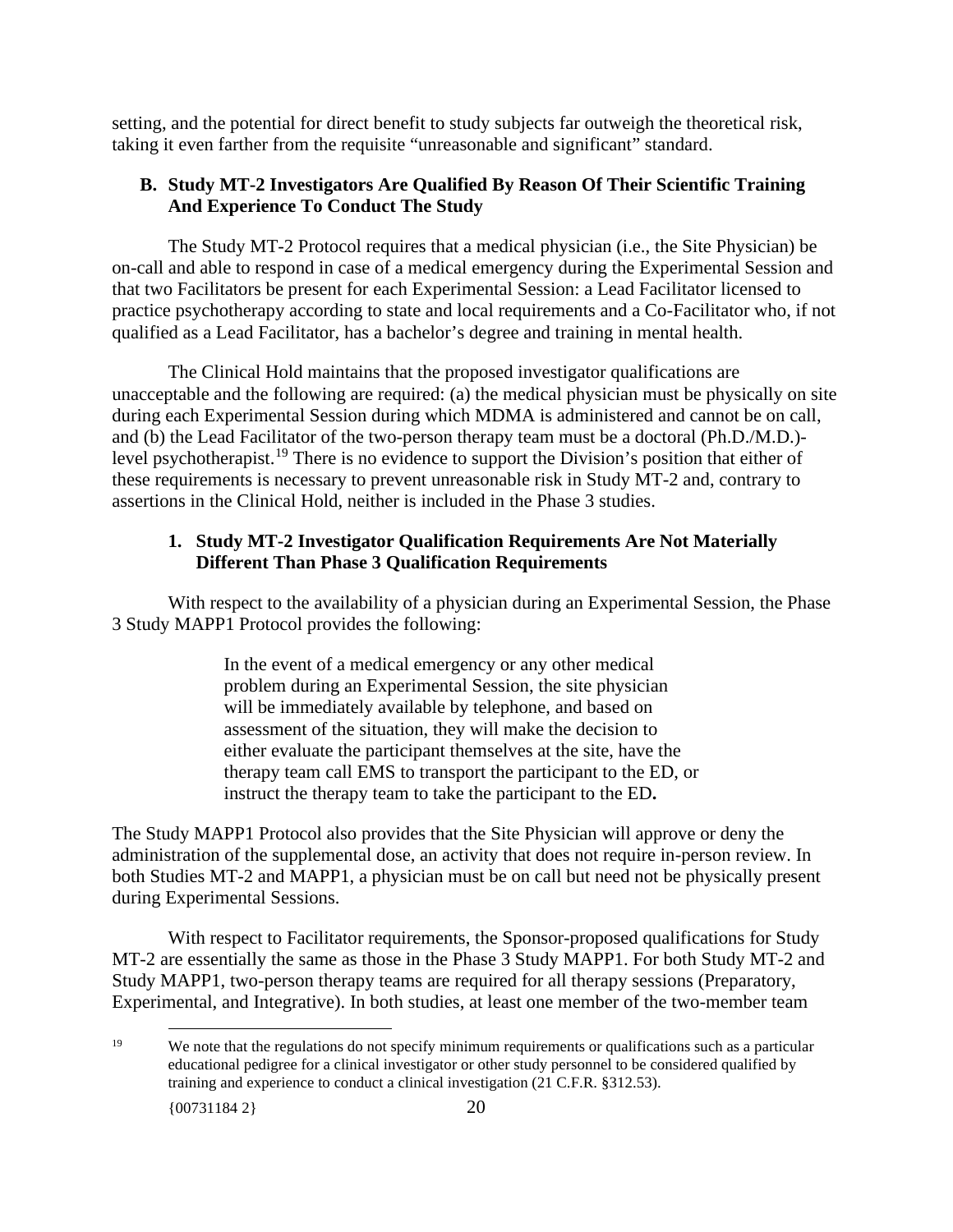must be licensed as required by applicable law to provide psychotherapy (the Lead Facilitator), and, if the other person on the therapy team is unlicensed, they will work under the direction of the Lead Facilitator.

The requirements for Study MT-2 set forth in the Clinical Hold are a wholly new set of criteria and are not consistent with previously agreed upon Site Physician and Lead Facilitator qualifications for Phase 3 trials in which the subjects suffer from chronic severe PTSD. The Division has not responded specifically to this point or explained its position that Study MT-2 in healthy normal volunteers warrants more stringent requirements for the physician to be on site or for the Lead Facilitator to have earned a higher educational degree.<sup>20</sup>

## **2. Doctoral Degrees Are Neither Necessary Nor Sufficient To Ensure Subject Safety**

Depending on the licensure requirements of the state in which a particular study site is located, Lead Facilitators (who must be licensed psychotherapists) could be a master's level psychotherapists or registered nurses as well as Ph.D./M.D.-level psychotherapists. The Division has stated regarding Study MT-2 that "[g]iven the known medical risks of the study drug, including previously reported adverse events from your own program, we continue to require the following [Clinical Investigator] requirements to ensure patient safety… Lead Facilitator should be a doctoral-level Ph.D./M.D.-level psychotherapist (or equivalent)" (Continue Partial Clinical Hold Letter, 30 January 2020).

The Division has provided no rationale or literature references for its stated view that educational degree, rather than licensure as a psychotherapist, is the critical requirement to minimize risks to subjects in Study MT-2.<sup>21</sup> We know of no reason to believe that a doctoral degree is necessary or important to ensure the safety of trial subjects during MDMA-assisted psychotherapy sessions. Such credentials are not an indication of more extensive training or experience in the practice of psychotherapy as compared to master's level psychologists and clinical social workers. Indeed, a search of relevant literature provided no evidence that a Lead Facilitator with advanced academic credentials (an Ph.D. or M.D. or equivalent) would ensure

<sup>&</sup>lt;sup>20</sup> We note for completeness that the Division has required a doctoral level facilitator in the two studies submitted after Study MT2 (i.e., Study MED1 in eating disorders which is being conducted under a separate IND, and Study MPVA6 in PTSD).

<sup>&</sup>lt;sup>21</sup> With respect to Lead Facilitator qualifications, the Sponsor has obtained an indirect signal that the Division may have softened its position. Specifically, on 16 June 2020, the Division issued a Partial Clinical Hold letter to the Sponsor for Study MPVA-6 (a Phase 2 study in military veterans with chronic PTSD) in which it provided "updates with [the Division's] current thinking" for requirements for clinical staff: Lead Facilitator must be either a doctoral (Ph.D./M.D.)-level psychotherapist (or equivalent) with active licensure *or a master's level psychotherapist with active licensure,* Co-Facilitators should have a bachelor's degree and be trained in mental health, and an on-site physician (i.e., in the same building as the patient) during the Experimental Sessions. The Division has not, however, provided the Sponsor with any updated view of the Facilitator qualification requirements as they apply to Study MT-2.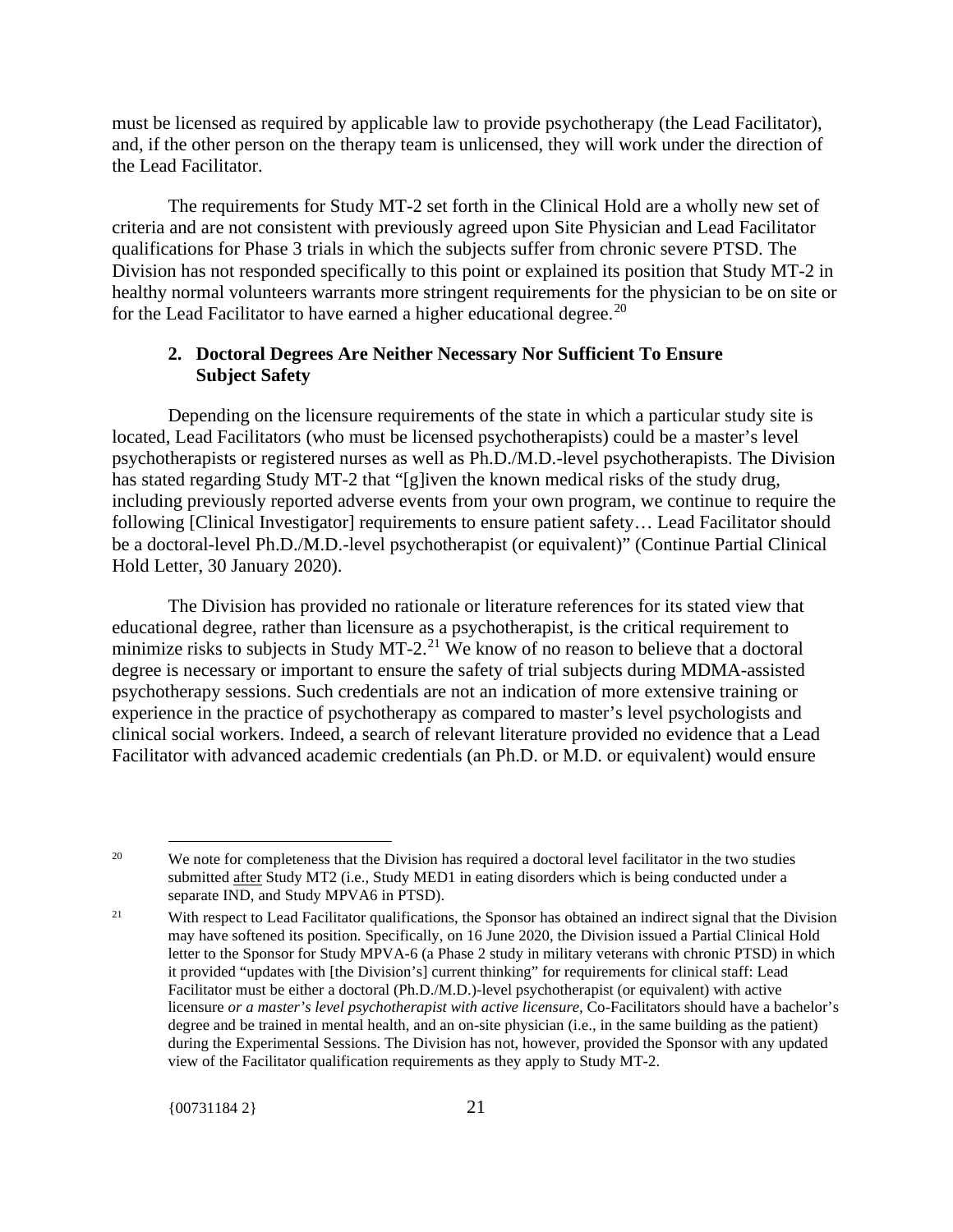patient safety more than a Lead Facilitator with relevant therapeutic competence with a master's level degree. $^{22}$ 

To the contrary, evidence suggests that training in psychotherapy is the most critical component for ensuring the psychological well-being of subjects (Nielson et al., 2018). Lead Facilitator qualifications for Study MT-2 are appropriately focused on ensuring extensive psychotherapeutic training and experience, including completion of the MDMA Therapy Training Program which provides specific training in the MDMA-assisted psychotherapy method. Training consists of course reading, an online training module, and a week-long live training program that includes watching and discussing videos of Experimental Sessions. Finally, the trainee's skills as a facilitator are evaluated in at least one MDMA-assisted therapy session with oversight and under supervision, generally in an open-label study, such as Study MP16 or Study MP17.

A comparison of the AEs reported for therapy pairs that did and those that did not include a doctorate level psychotherapist as Lead Facilitator in the Sponsor's development program reveals very little difference. As of 03 March 2020, across subjects enrolled in Phase 2 or Phase 3 PTSD studies, 44 subjects participated in Experimental Sessions conducted by a Lead Facilitator with a master's degree while 234 subjects had participated in Experimental Sessions conducted by a Lead Facilitator with a doctoral degree.<sup>23</sup> Event-level AE data show that subjects who participated in Experimental Sessions conducted by teams in which the Lead Facilitator had a master's degree averaged a total of 7.95 AEs (including 2.82 psychiatric AEs) per enrolled subject while subjects who participated in Experimental Sessions conducted by teams in which the Lead Facilitator had a doctoral degree similarly averaged a total of 7.75 AEs reported (including 2.59 psychiatric AEs) per enrolled subject. Determinations of "seriousness" and "severity" of AEs were also similar across subjects regardless of whether their psychotherapy sessions were conducted by doctoral-level teams or by master's level teams. Master's level teams reported an average of 0.07 serious and 0.23 severe AEs per enrolled subject while doctoral-level teams reported an average of 0.05 serious and 0.22 severe AEs per enrolled subject.

#### **3. An On-site Physician Is Not Necessary To Ensure Subject Safety**

The Clinical Hold Letter states that the

current description of the Clinical Investigator (CI) Qualifications in your Protocol MT-2 remains unacceptable: The CI and the medical physician are allowed to be off-site and delegate duties to less qualified staff (under 21 C.F.R.  $§312.42(b)(1)(ii)$  to prescribe and monitor the use of an unapproved, Schedule I substance. We do not agree with your justification. Given the known medical risks of the study drug,

<sup>&</sup>lt;sup>22</sup> The sponsor has previously submitted over 20 letters from experts in the field speaking against the requirement for therapists to hold doctoral level degrees (SN 0136).

<sup>&</sup>lt;sup>23</sup> At the time of this data collection, some subjects with AE reports may have participated only in Preparatory Sessions but are nonetheless included in this analysis.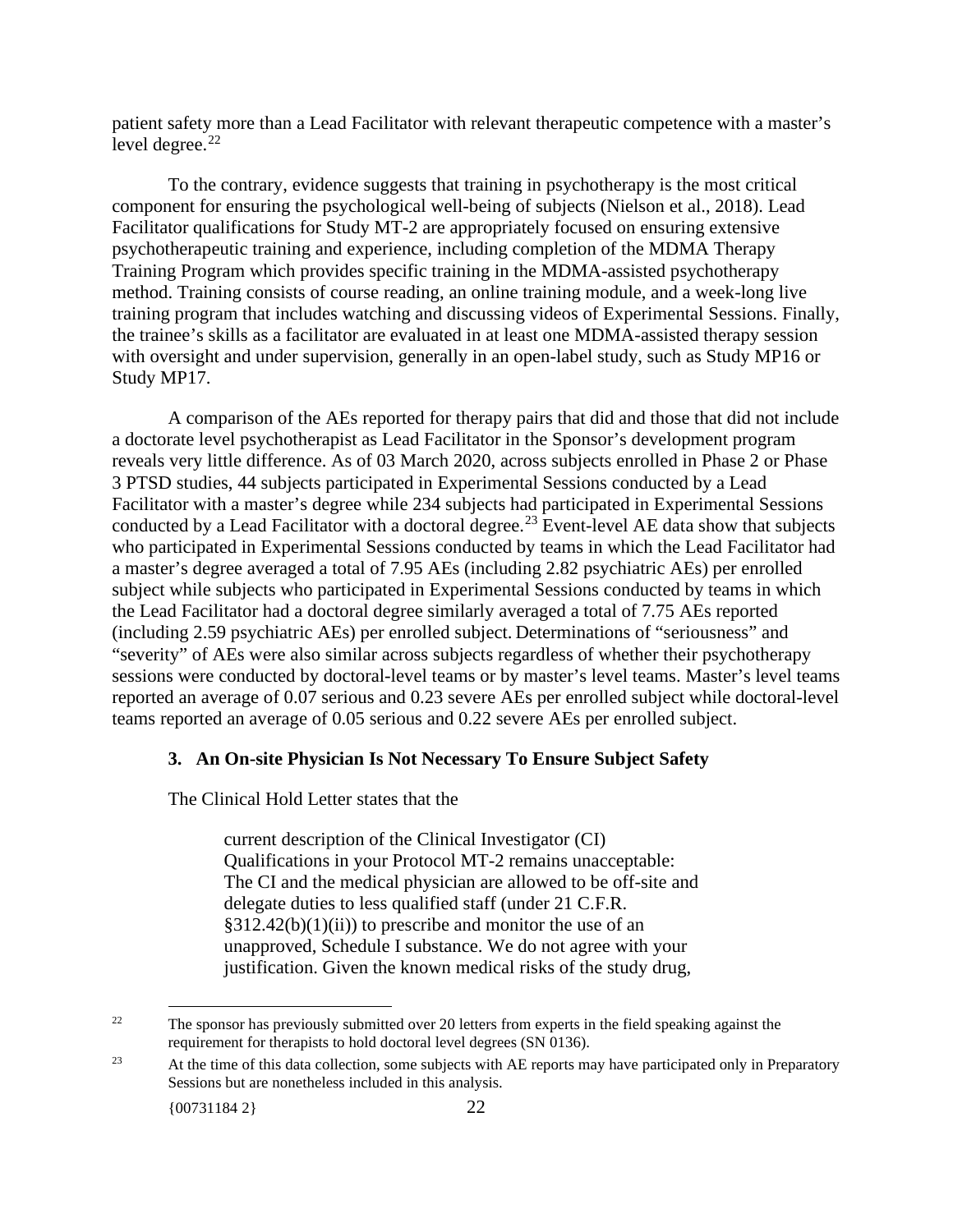including previously reported adverse events from your own program, we continue to require the following CI requirements to ensure patient safety … on-site physician (not on-call). (30 January 2020 Continue Clinical Hold Letter)

To be clear, the Study MT-2 protocol does not permit a Site Physician to delegate the duty to prescribe to staff who are not qualified to prescribe a Schedule I substance. Each Study MT-2 site is required have a Schedule I License Holder who fulfills DEA Schedule I license requirements, and a Site Physician who fulfills medical oversight requirements. Consistent with DEA regulations, the DEA registered practitioner may authorize a delegate to administer drug under their DEA registration (21 C.F.R. § 1301.22). The Study MT-2 protocol specifically calls for "appropriately qualified personnel who will be licensed to manage and administer Schedule I controlled substances and may authorize a delegate (per DEA requirements) to administer drug under their license" (MT-2 Protocol Section 4.2.1). All DEA requirements for administration under the license of the Schedule I License Holder must be fulfilled. Such requirements do not include the presence of the prescriber or a physician on site at the time of drug administration.

The duty to monitor the subjects while under the effects of MDMA is shared by both the Facilitator/Co-Facilitator team on site during an Experimental Session and the Site Physician who remains available on-call at all times during the Experimental Session. As noted above, MAPS' Phase 3 Study, MAPP1, which is a study in PTSD patients—a more vulnerable population—also provides that the Site Physician must be on-call. While MDMA is a Schedule I controlled substance, its known potential adverse effects, as described below, are not of the sort that would be better monitored by a physician or that would require immediate physician involvement.

The Sponsor conducted a risk assessment based on Phase 2 data utilizing a Risk Assessment and Categorization Tool. This analysis, including a review of study eligibility criteria and procedures for managing identified risks, was set forth in the protocol for Study MAPP1. Upon review, the Division stated that it agreed with Sponsor's risk assessment and proposed risk management measures which did not include the presence of an on-site physician (4 April 2017 Type A Meeting SPA Non-Agreement Discussion (SN 0077)). A short summary follows.

No high-level risks of MDMA were identified in MAPS' clinical trials to date. The medium level risks identified were cardiovascular/cerebrovascular risk (CV Risk) and psychological distress. Psychological distress has been addressed infra and we note that psychotherapy teams are particularly skilled at monitoring and handling psychological risks. CV Risk is managed primarily by excluding subjects with pre-existing uncontrolled hypertension, a history of myocardial infarction or cerebrovascular incident or aneurysm, among other specific medical histories, and by monitoring blood pressure, body temperature, and pulse. This monitoring is standardized through the use of equipment that does not require physician involvement. The same monitoring is incorporated into Study MT-2.

The risk assessment identified a low-level risk of slight increase in body temperature, which is monitored during Experimental Sessions. Minimal risks identified through the risk

{00731184 2} 23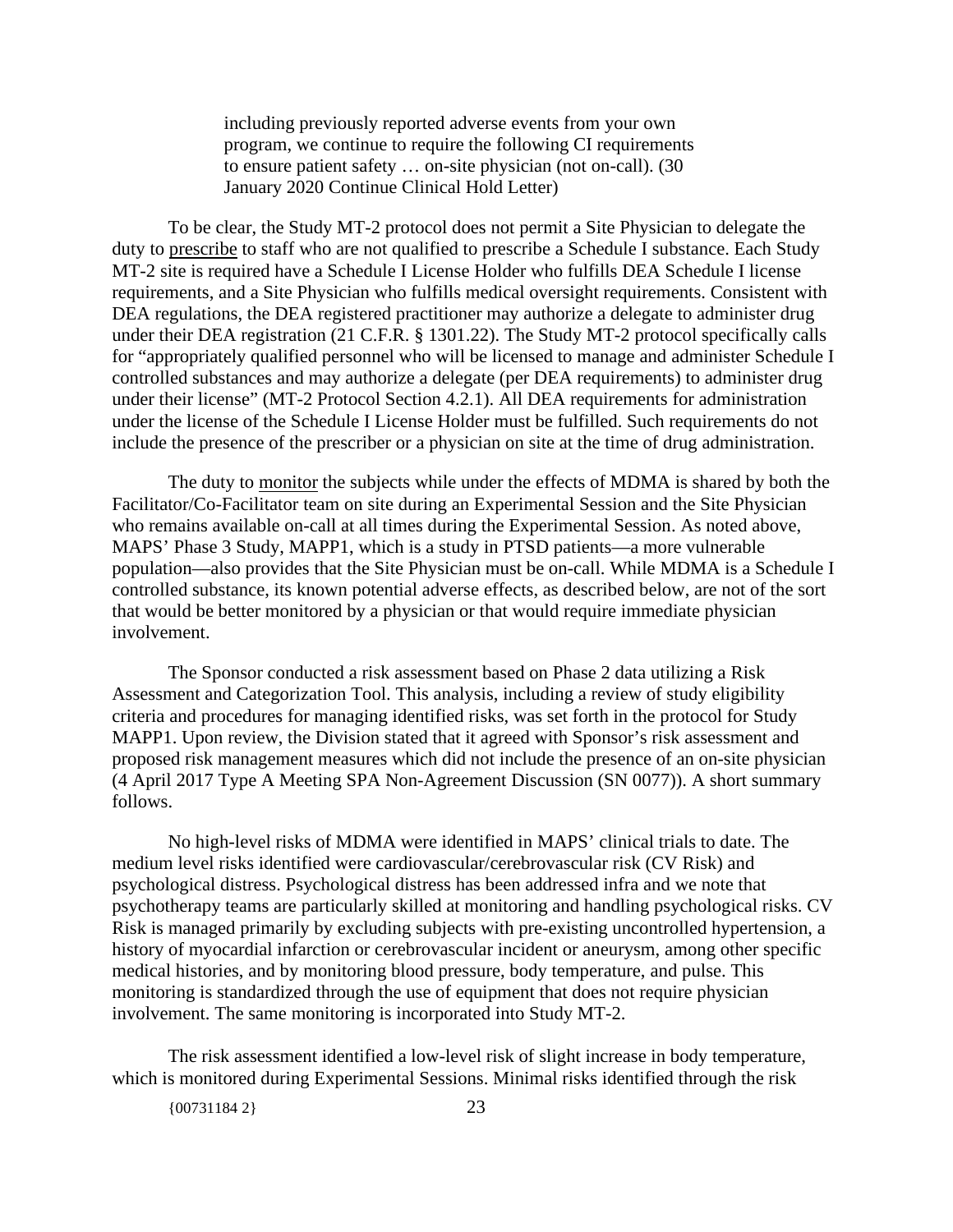assessment include common expected adverse effects which have been observed in Experimental Sessions to be transient and diminish as MDMA effects wane during the Experimental Session and over the 72 hours after dosing. The most common acute reactions at any severity in MAPS' clinical trials were tight jaw, lack of appetite, dizziness, nausea, and reactions related to thermoregulatory and osmoregulatory effects. Adverse effects that occurred at a higher rate than placebo were sensitivity to cold, perspiration, dry mouth, and thirst. Most AEs reported in the clinical development program fully resolved or returned to baseline with minimal intervention. None of these AEs is of the sort that would require a physician to be present to avoid serious harm.

A comparison of AE reporting across study sites in the Sponsor's overall MDMA clinical program does not reveal a differential outcome based on presence or absence of an on-site physician.24 As of 03 March 2020, across subjects enrolled in Phase 2 or Phase 3 PTSD studies, 180 subjects had participated in Experimental Sessions with a physician on site while 98 subjects participated in Experimental Sessions with a physician on-call.<sup>25</sup> Event-level AE data show that teams with a physician on site reported an average of 7.28 AEs per enrolled subject while teams with an on-call physician similarly reported an average of 8.67 AEs per enrolled subject. In both conditions, comparable rates around determination of "seriousness" and "severity" of AEs were reported. Physician on site averaged 0.06 serious and 0.21 severe AEs per enrolled subject and teams with an on-call physician averaged 0.04 serious and 0.24 severe AEs per enrolled subject.

Taking into consideration what is already known about the risks associated with MDMA, there is no reasonable basis to conclude that the presence of an on-site physician would reduce AE frequency, duration, or severity.

## **V. Conclusion**

As the Sponsor has illustrated in its several responses to the Clinical Hold (including CR1, CR2 and the Meeting Request), Study MT-2 would not expose the healthy volunteer subjects to an unreasonable or significant risk of illness or injury and the Clinical Investigators and Facilitators conducting the study are qualified by reason of their training and experience, evidenced by licensure by applicable government authorities. The Sponsor does not have the benefit of the Division's substantive thinking about the corrections the Sponsor has provided to misstatements of fact or to the modifications the Sponsor has made to the study protocol. The information provided demonstrates that there is no credible basis for continuing the Clinical Hold.

We request that ON find that Study MT-2, as currently designed, may proceed and direct the Division to remove the Clinical Hold.

<sup>&</sup>lt;sup>24</sup> Because the MDMA study protocols under IND 063384 do not require an on-site physician, the analysis considered cases in which a facilitator was also a physician as having an physician "on site."

<sup>&</sup>lt;sup>25</sup> At the time of this data collection, some subjects with AE reports may have participated only in Preparatory Sessions but are nonetheless included in this analysis.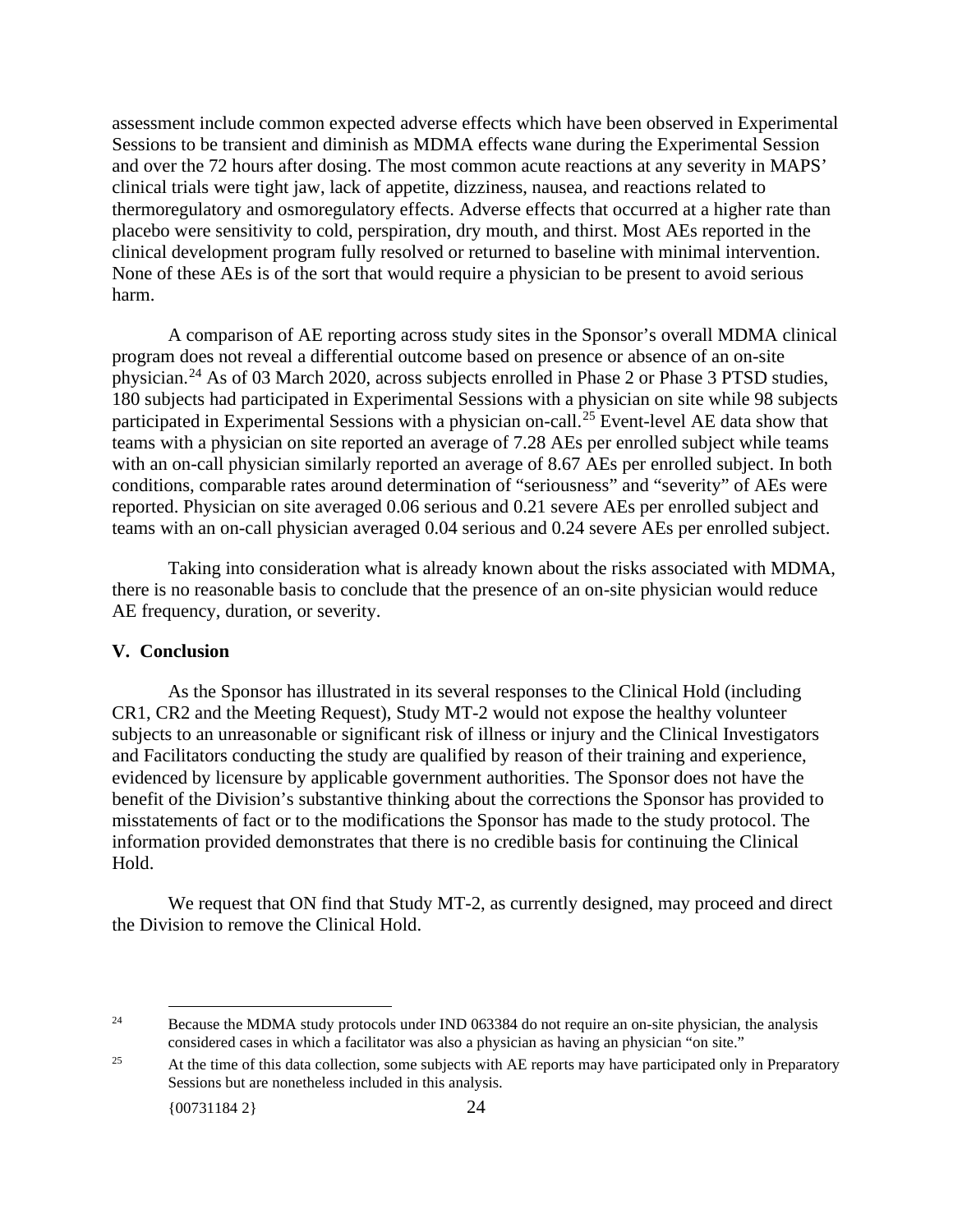\* \* \* \* \*

All of the documents necessary for resolution of these issues are part of the FDA's administrative file for MDMA under IND 063384 or IND 142908 or matters of public record. The Division has had an opportunity to review all the documents and information listed and described above and to discuss these issues with Sponsor.

MAPS is eager to resolve the issues raised in this FDRR and would be pleased to provide ON with any additional information it may need during its review. MAPS is requesting a meeting with the appellate officer of ON prior to their rendering a decision on this appeal.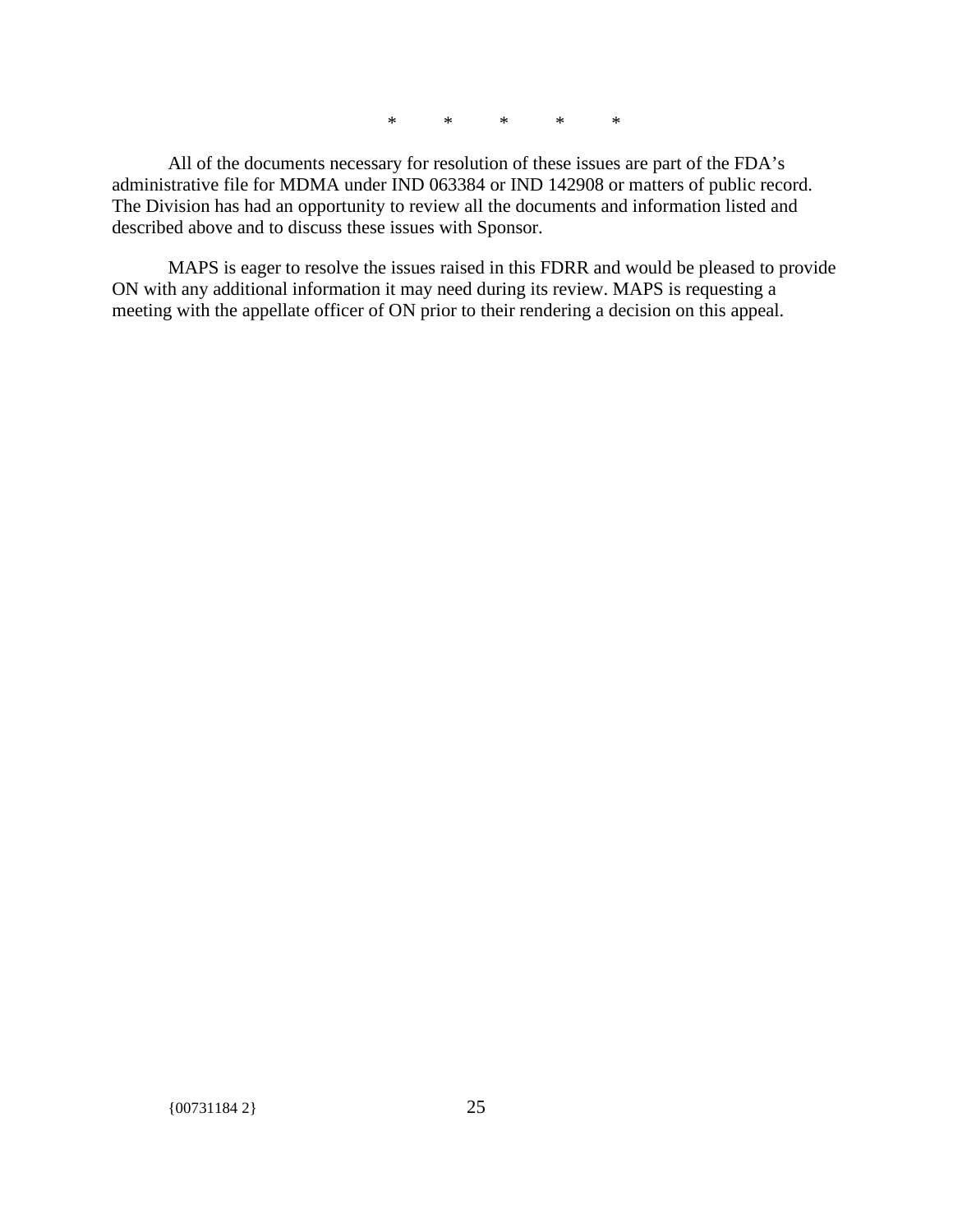## **Attachment 1**

# **Table 1 Ongoing and Completed Clinical Studies**

| <b>Study</b><br><b>Number</b> | <b>Phase</b>   | <b>Population</b>                                          | <b>Design</b>                                                                           | <b>No. of Subjects</b><br>(Enrolled/Planned) | <b>Status</b>           |
|-------------------------------|----------------|------------------------------------------------------------|-----------------------------------------------------------------------------------------|----------------------------------------------|-------------------------|
| $MT-1$                        | 1              | <b>Healthy volunteers</b>                                  | Multicenter, Placebo-controlled, Randomized, Blinded,<br>Crossover                      | 89/120                                       | Ongoing                 |
| $MT-2$                        | 1              | <b>Healthy volunteers</b>                                  | Multicenter, Single Arm                                                                 | N/A                                          | On clinical hold        |
| MPVA-4                        | 1              | Healthy volunteers with previous<br><b>MDMA</b> experience | Single center, Placebo-controlled, Randomized                                           | 34/30                                        | Completed               |
| MPVA-6                        | $\overline{2}$ | PTSD in veterans                                           | Single center, Single Arm, Open-label                                                   | 0/60                                         | Ongoing                 |
| $MP-1$                        | $\overline{2}$ | PTSD in crime victims, veterans                            | Single center, Placebo-controlled, Randomized,<br>Blinded, Open label crossover to MDMA | 23/21                                        | Completed               |
| $MP-2$                        | $\overline{2}$ | <b>PTSD</b>                                                | Single center, Active-controlled, Randomized, Blinded,<br>Open-label crossover to MDMA  | 14/12                                        | Completed               |
| $MP-3$                        | $\overline{2}$ | <b>PTSD</b>                                                | Single center, Active-controlled, Randomized, Blinded,<br>Open-label crossover to MDMA  | 5/12                                         | <b>Terminated early</b> |
| $MP-4$                        | $\overline{2}$ | <b>PTSD</b>                                                | Single center, Placebo-controlled, Randomized,<br>Blinded, Open-label crossover to MDMA | 6/12                                         | <b>Terminated early</b> |
| $MP-8$                        | $\overline{2}$ | PTSD in veterans, firefighters,<br>police                  | Single center, Active-controlled, Randomized, Blinded,<br>Open-label crossover to MDMA  | 26/24                                        | Completed               |
| $MP-9$                        | $\overline{2}$ | <b>PTSD</b>                                                | Single center, Active-controlled, Randomized, Blinded,<br>Open-label crossover to MDMA  | 10/10                                        | Completed               |
| $MP-12$                       | $\overline{2}$ | <b>PTSD</b>                                                | Single center, Active-controlled, Randomized, Blinded,<br>Open-label crossover to MDMA  | 28/23                                        | Completed               |
| <b>MP16</b>                   | $\overline{2}$ | <b>PTSD</b>                                                | Multicenter, Single arm, Open label                                                     | 38/60                                        | Completed               |
| <b>MP17</b>                   | $\overline{c}$ | <b>PTSD</b>                                                | Multicenter, Single arm, Open label                                                     | 4/5                                          | Completed               |
| MPVA-1                        | 1/2            | Dyads - 1 w/ PTSD; 1 w/o PTSD                              | Single center, Open label                                                               | 12/20                                        | <b>Terminated early</b> |
| $MAA-1$                       | $\overline{2}$ | Autism w/ social anxiety                                   | Single center, Placebo-controlled, Randomized,<br>Blinded, Open label crossover to MDMA | 12/12                                        | Completed               |
| $MDA-1$                       | $\overline{2}$ | Anxiety related to life-threatening<br>illness             | Single center, Placebo-controlled, Randomized,<br>Blinded, Open label crossover to MDMA | 21/18                                        | Completed               |
| $MP1-E2$                      | $\overline{2}$ | Relapse after MDMA-assisted<br>psychotherapy               | Single center, Open-label                                                               | 3/3                                          | Completed               |
| MAPP1                         | 3              | <b>PTSD</b>                                                | Multicenter, Placebo-controlled, Randomized, Blinded                                    | 130/100                                      | Completed               |
| MAPP <sub>2</sub>             | 3              | <b>PTSD</b>                                                | Multicenter, Placebo-controlled, Randomized, Blinded                                    | 0/100                                        | Ongoing                 |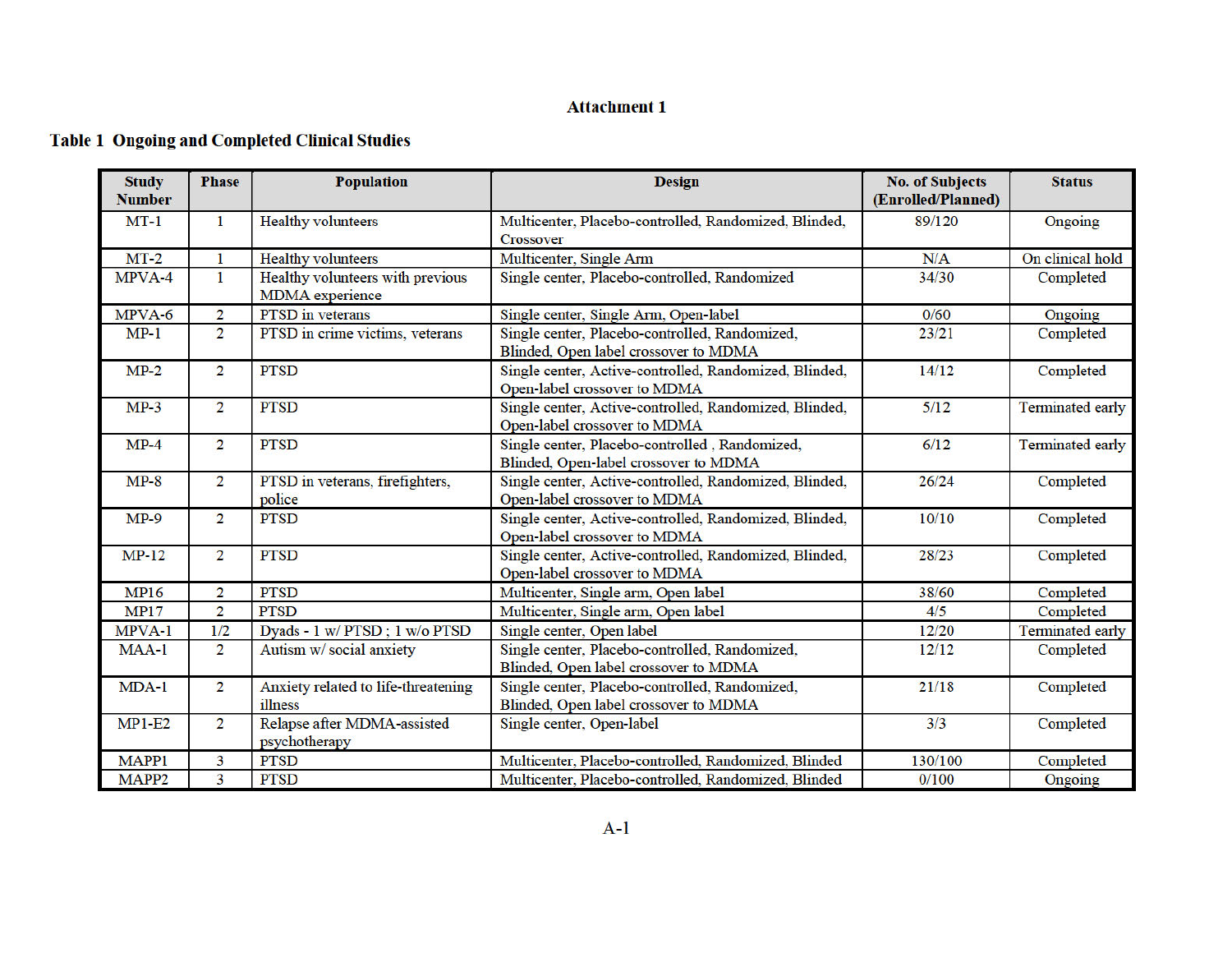#### **References**

- Barnhill, J. (2020). Posttraumatic Stress Disorder (PTSD). In (April 2020 ed.). Retrieved from https://www.merckmanuals.com/professional/psychiatric-disorders/anxiety-and-stressor-relateddisorders/posttraumatic-stress-disorder-ptsd
- Bouso, J. C., Doblin, R., Farre, M., Alcazar, M. A., & Gomez-Jarabo, G. (2008). MDMA-assisted psychotherapy using low doses in a small sample of women with chronic posttraumatic stress disorder. *J Psychoactive Drugs, 40*(3), 225-236. Retrieved from http://www.ncbi.nlm.nih.gov/entrez/query.fcgi?cmd=Retrieve&db=PubMed&dopt=Citation&list uids=19004414
- Brady, K., Pearlstein, T., Asnis, G. M., Baker, D., Rothbaum, B., Sikes, C. R., & Farfel, G. M. (2000). Efficacy and safety of sertraline treatment of posttraumatic stress disorder: a randomized controlled trial. *Jama, 283*(14), 1837-1844. doi:joc91246 [pii]
- Cipriani, A., Williams, T., Nikolakopoulou, A., Salanti, G., Chaimani, A., Ipser, J., . . . Stein, D. J. (2018). Comparative efficacy and acceptability of pharmacological treatments for post-traumatic stress disorder in adults: a network meta-analysis. *Psychol Med, 48*(12), 1975-1984. doi:10.1017/s003329171700349x
- Davidson, J., Rothbaum, B. O., Tucker, P., Asnis, G., Benattia, I., & Musgnung, J. J. (2006). Venlafaxine extended release in posttraumatic stress disorder: a sertraline- and placebocontrolled study. *J Clin Psychopharmacol, 26*(3), 259-267. doi:10.1097/01.jcp.0000222514.71390.c1
- Dorrington, S., Zavos, H., Ball, H., McGuffin, P., Rijsdijk, F., Siribaddana, S., . . . Hotopf, M. (2014). Trauma, post-traumatic stress disorder and psychiatric disorders in a middle-income setting: prevalence and comorbidity. *Br J Psychiatry, 205*(5), 383-389. doi:10.1192/bjp.bp.113.141796
- Farre, M., Abanades, S., Roset, P. N., Peiro, A. M., Torrens, M., O'Mathuna, B., . . . de la Torre, R. (2007). Pharmacological interaction between 3,4-methylenedioxymethamphetamine (ecstasy) and paroxetine: pharmacological effects and pharmacokinetics. *J Pharmacol Exp Ther, 323*(3), 954-962. doi:jpet.107.129056 [pii] 10.1124/jpet.107.129056
- Ferguson, J. M. (2001). SSRI Antidepressant Medications: Adverse Effects and Tolerability. *Prim Care Companion J Clin Psychiatry, 3*(1), 22-27. Retrieved from http://www.ncbi.nlm.nih.gov/pubmed/15014625
- Foa, E. B. (2007). *Prolonged exposure therapy for PTSD: emotional processing of traumatic experiences: therapist guide*. New York: Oxford University Press.
- Foa, E. B., Keane, T. M., Friedman, M. J., & Cohen, J. A. (2009). *Effective Treatments for PTSD, Practice Guidelines from the International Society for Traumatic Stress Studies* (Second ed.). New York, NY: Guilford Press.
- Forsling, M., Fallon, J. K., Kicman, A. T., Hutt, A. J., Cowan, D. A., & Henry, J. A. (2001). Arginine vasopressin release in response to the administration of 3,4- methylenedioxymethamphetamine ("ecstasy"): is metabolism a contributory factor? *J Pharm Pharmacol, 53*(10), 1357-1363. Retrieved from http://www.ncbi.nlm.nih.gov/htbinpost/Entrez/query?db=m&form=6&dopt=r&uid=11697543
- Franklin, J. C., Ribeiro, J. D., Fox, K. R., Bentley, K. H., Kleiman, E. M., Huang, X., . . . Nock, M. K. (2017). Risk factors for suicidal thoughts and behaviors: A meta-analysis of 50 years of research. *Psychol Bull, 143*(2), 187-232. doi:10.1037/bul0000084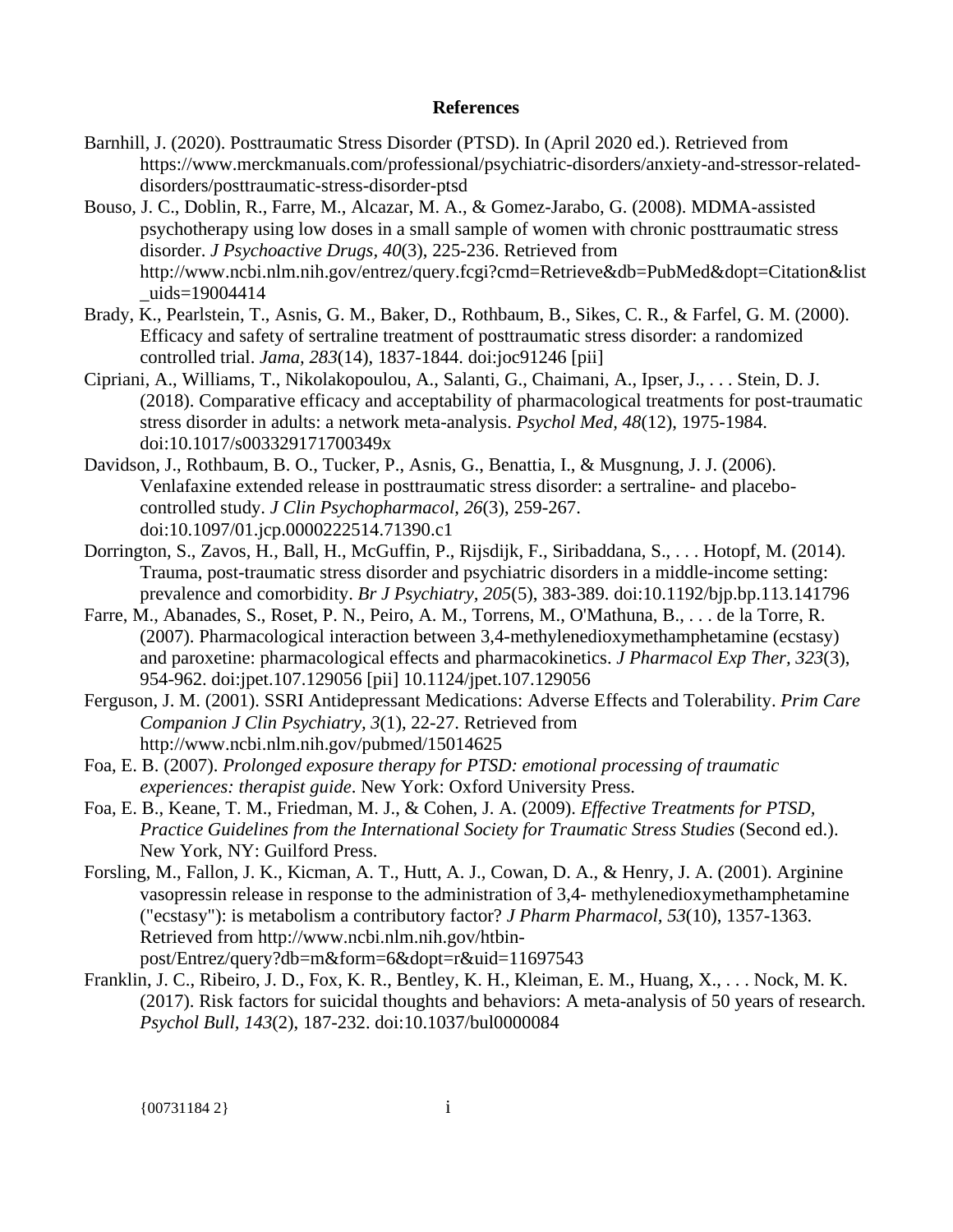GlaxoSmithKline. (2017). Paxil (paroxetine) package insert:

https://www.accessdata.fda.gov/drugsatfda\_docs/label/2017/020031s074lbl.pdf. In. Brentwood, London, UK: GlaxoSmithKline.

- Greer, G. R., & Tolbert, R. (1998). A method of conducting therapeutic sessions with MDMA. *J Psychoactive Drugs, 30*(4), 371-379. Retrieved from PM:9924843
- Grimmer, A., & Tribe, R. (2001). Counselling psychologists' perceptions of the impact of mandatory personal therapy on professional development--an exploratory study. *Counselling Psychology Quarterly, 14*(4), 287-301.
- Haviland, M. G., Banta, J. E., Sonne, J. L., & Przekop, P. (2016). Posttraumatic Stress Disorder-Related Hospitalizations in the United States (2002-2011): Rates, Co-Occurring Illnesses, Suicidal Ideation/Self-Harm, and Hospital Charges. *J Nerv Ment Dis, 204*(2), 78-86. doi:10.1097/nmd.0000000000000432
- Hoge, C. W., Castro, C. A., Messer, S. C., McGurk, D., Cotting, D. I., & Koffman, R. L. (2004). Combat duty in Iraq and Afghanistan, mental health problems, and barriers to care. *N Engl J Med, 351*(1), 13-22. doi:10.1056/NEJMoa040603 351/1/13 [pii]
- Hysek, C. M., Simmler, L. D., Ineichen, M., Grouzmann, E., Hoener, M. C., Brenneisen, R., . . . Liechti, M. E. (2011). The norepinephrine transporter inhibitor reboxetine reduces stimulant effects of MDMA ("ecstasy") in humans. *Clin Pharmacol Ther, 90*(2), 246-255. doi:10.1038/clpt.2011.78 clpt201178 [pii]
- Hysek, C. M., Simmler, L. D., Schillinger, N., Meyer, N., Schmid, Y., Donzelli, M., . . . Liechti, M. E. (2014). Pharmacokinetic and pharmacodynamic effects of methylphenidate and MDMA administered alone or in combination. *Int J Neuropsychopharmacol, 17*(3), 371-381. doi:10.1017/S1461145713001132
- Institute of Medicine. (2014). *Treatment for posttraumatic stress disorder in military and veteran populations: Final assessment.* Retrieved from Washington DC: http://iom.nationalacademies.org/Reports/2014/Treatment-for-Posttraumatic-Stress-Disorder-in-Military-and-Veteran-Populations-Final-Assessment.aspx
- Kilpatrick, D. G., Resnick, H. S., Milanak, M. E., Miller, M. W., Keyes, K. M., & Friedman, M. J. (2013). National estimates of exposure to traumatic events and PTSD prevalence using DSM-IV and DSM-5 criteria. *J Trauma Stress, 26*(5), 537-547. doi:10.1002/jts.21848
- Koenen, K. C., Ratanatharathorn, A., Ng, L., McLaughlin, K. A., Bromet, E. J., Stein, D. J., . . . Kessler, R. C. (2017). Posttraumatic stress disorder in the World Mental Health Surveys. *Psychol Med, 47*(13), 2260-2274. doi:10.1017/S0033291717000708
- Lee, D. J., Schnitzlein, C. W., Wolf, J. P., Vythilingam, M., Rasmusson, A. M., & Hoge, C. W. (2016). Psychotherapy Versus Pharmacotherapy for Posttraumatic Stress Disorder: Systemic Review and Meta-Analyses to Determine First-Line Treatments. *Depress Anxiety, 33*(9), 792-806. doi:10.1002/da.22511
- Liechti, M. E., & Vollenweider, F. X. (2000a). Acute psychological and physiological effects of MDMA ("Ecstasy") after haloperidol pretreatment in healthy humans. *Eur Neuropsychopharmacol, 10*(4), 289-295. Retrieved from http://www.ncbi.nlm.nih.gov/entrez/query.fcgi?cmd=Retrieve&db=PubMed&dopt=Citation&list \_uids=10871712
- Liechti, M. E., & Vollenweider, F. X. (2000b). The serotonin uptake inhibitor citalopram reduces acute cardiovascular and vegetative effects of 3,4-methylenedioxymethamphetamine ('Ecstasy') in healthy volunteers. *J Psychopharmacol, 14*(3), 269-274. Retrieved from

{00731184 2} ii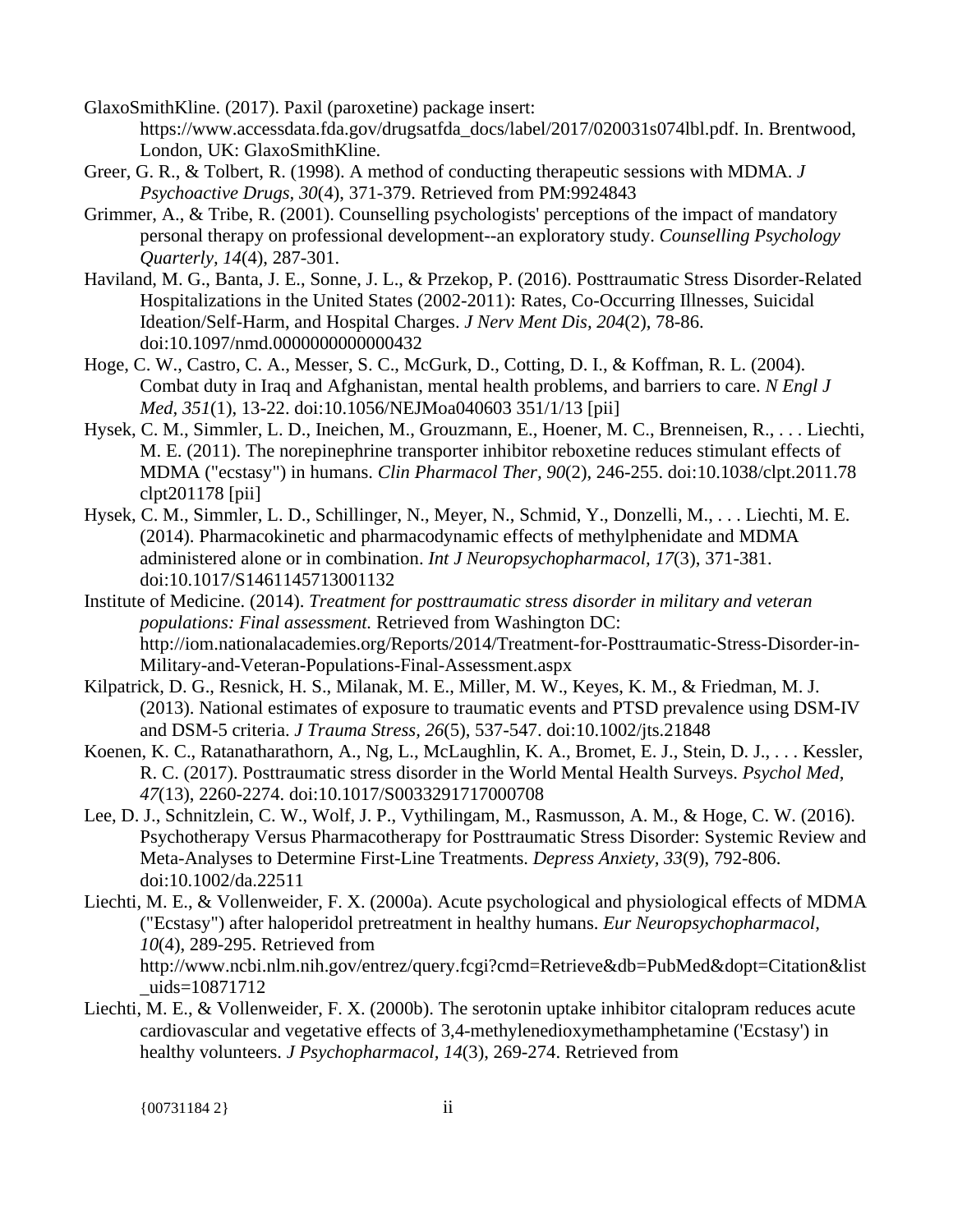http://www.ncbi.nlm.nih.gov/htbin-

post/Entrez/query?db=m&form=6&dopt=r&uid=0011106307

Liechti, M. E., & Vollenweider, F. X. (2001). Which neuroreceptors mediate the subjective effects of MDMA in humans? A summary of mechanistic studies. *Hum Psychopharmacol, 16*(8), 589-598. Retrieved from

http://www.ncbi.nlm.nih.gov/entrez/query.fcgi?cmd=Retrieve&db=PubMed&dopt=Citation&list  $_{\text{uids}=12404538}$ 

- Metzner, R., & Adamson, S. (2001). Using MDMA in healing, psychotherapy and spiritual practice. In J. Holland (Ed.), *Ecstasy, A Complete Guide: A Comprehensive Look at the Risks and Benefits of MDMA.* (pp. 182-207). Rochester VT: Inner Traditions.
- Mithoefer, M. C., Feduccia, A. A., Jerome, L., Mithoefer, A., Wagner, M., Walsh, Z., . . . Doblin, R. (2019). MDMA-assisted psychotherapy for treatment of PTSD: study design and rationale for phase 3 trials based on pooled analysis of six phase 2 randomized controlled trials. *Psychopharmacology (Berl), 236*(9), 2735-2745. doi:10.1007/s00213-019-05249-5
- Mithoefer, M. C., Wagner, M. T., Mithoefer, A. T., Jerome, L., & Doblin, R. (2011). The safety and efficacy of {+/-}3,4-methylenedioxymethamphetamine-assisted psychotherapy in subjects with chronic, treatment-resistant posttraumatic stress disorder: the first randomized controlled pilot study. *J Psychopharmacol, 25*(4), 439-452. doi:0269881110378371 [pii] 10.1177/0269881110378371
- Nielson, E., & Guss, J. (2018). The influence of therapists' first-hand experience with psychedelics on psychedelic-assisted psychotherapy research and therapist training. *Journal of Psychedelic Studies, 2*(2), 64-73.
- Panagioti, M., Gooding, P. A., & Tarrier, N. (2012). A meta-analysis of the association between posttraumatic stress disorder and suicidality: the role of comorbid depression. *Compr Psychiatry, 53*(7), 915-930. doi:10.1016/j.comppsych.2012.02.009
- Pfizer. (2016). Zoloft (sertraline) package insert; https://www.accessdata.fda.gov/drugsatfda\_docs/label/2016/019839S74S86S87\_20990S35S44S 45lbl.pdf. In. New York, NY: Roerig (div of Pfizer).
- Rake, C., & Paley, G. (2009). Personal therapy for psychotherapists: The impact on therapeutic practice. A qualitative study using interpretative phenomenological analysis. *Psychodynamic Practice, 15*(3), 275-294.
- Shiner, B., Leonard, C. E., Gui, J., Cornelius, S. L., Schnurr, P. P., Hoyt, J. E., . . . Watts, B. V. (2020). Comparing Medications for DSM-5 PTSD in Routine VA Practice. *J Clin Psychiatry, 81*(6). doi:10.4088/JCP.20m13244
- Steenkamp, M. M., Litz, B. T., Hoge, C. W., & Marmar, C. R. (2015). Psychotherapy for Military-Related PTSD: A Review of Randomized Clinical Trials. *Jama, 314*(5), 489-500. doi:10.1001/jama.2015.8370
- Stolaroff, M. (2004). *The Secret Chief Revealed: Conversations with a pioneer of the underground therapy movement.* Sarasota FL: Multidisciplinary Association for Psychedelic Studies.
- Tancer, M., & Johanson, C. E. (2007). The effects of fluoxetine on the subjective and physiological effects of 3,4-methylenedioxymethamphetamine (MDMA) in humans. *Psychopharmacology (Berl), 189*(4), 565-573. Retrieved from

http://www.ncbi.nlm.nih.gov/entrez/query.fcgi?cmd=Retrieve&db=PubMed&dopt=Citation&list \_uids=17047932